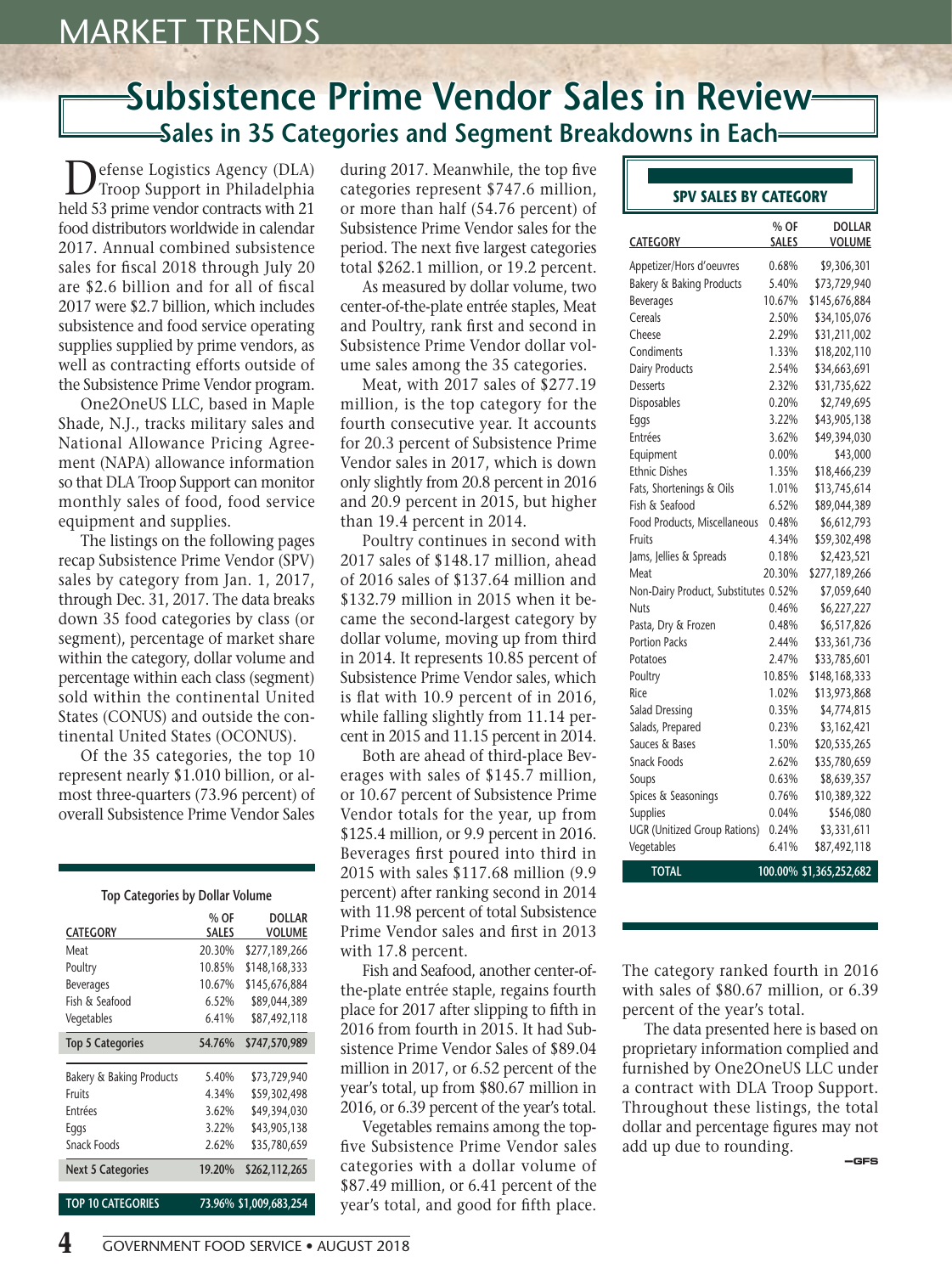| <b>APPETIZERS/HORS D'OEUVRES</b>       |                                    |                                |                                |                                 |
|----------------------------------------|------------------------------------|--------------------------------|--------------------------------|---------------------------------|
| <b>CLASS</b>                           | <b>SHARE OF</b><br><b>CATEGORY</b> | <b>DOLLAR</b><br><b>VOLUME</b> | <b>CONUS</b><br><b>PERCENT</b> | <b>OCONUS</b><br><b>PERCENT</b> |
| Appetizers/Hors d'oeuvres              | 0.14%                              | \$13,465                       | 100.00%                        | 0.00%                           |
| Cheese/Egg Appetizers                  | 29.40%                             | \$2,736,196                    | 29.70%                         | 70.30%                          |
| Ethnic Appetizers/Hors d'oeuvres       | 33.75%                             | \$3,140,555                    | 45.57%                         | 54.43%                          |
| Fish & Seafood Appetizers              | 0.23%                              | \$21,122                       | 100.00%                        | 0.00%                           |
| Guacamole Appetizers/Hors d'oeuvres    | 0.74%                              | \$69,243                       | 32.09%                         | 67.91%                          |
| Meat Appetizers/Hors d'oeuvres         | 11.53%                             | \$1,073,145                    | 5.64%                          | 94.36%                          |
| Poultry Appetizers/Hors d'oeuvres      | 2.49%                              | \$232,087                      | 18.93%                         | 81.07%                          |
| Vegetable Appetizers                   | 21.71%                             | \$2,020,487                    | 28.26%                         | 71.74%                          |
| <b>Total Appetizers/Hors d'oeuvres</b> |                                    |                                |                                | \$9,306,301                     |

*This category comprises eight segments, which are unchanged for the seventh consecutive year since Fish & Seafood Appetizers was added in 2011.*

*More than a third of sales in this category are Ethnic Appetizers/Hors d'oeuvres (33.75 percent) followed by Cheese/Egg Appetizers with 29.40 percent and Vegetable Appetizers at 21.71 percent.*

> *CATEGORY SALES: \$9.31 million*

#### *SHARE OF DLA TROOP SUPPORT TOTAL PRIME VENDOR SUBSISTENCE SALES: 0.68%*

*This category is sixth largest by dollar volume and the third largest with 42 segments, the same as it had in 2016. Cooking Wine returned in 2016 after being the only item deleted from this category in 2014. In 2013, five segments were added: Breading & Batters, Other Fillings (Bakery), Unflavored Gelatin, Noodles & Dumplings (Dough/Mix) and Tart Shells.*

*Leading in sales for the category is Breads & Rolls at \$14.62 million (19.82 percent). Second in sales in the category is Pancake, Waffle, French Toast (Frozen/ Mix) with sales of \$11.63 million (15.77 percent). Third is Cookies (Dough/Mix) with sales of \$9 million (12.21 percent).*

> *CATEGORY SALES: \$73.73 million*

*SHARE OF DLA TROOP SUPPORT TOTAL PRIME VENDOR SUBSISTENCE SALES: 5.40%*

**—Continued**

#### **BAKERY & BAKING PRODUCTS CLASS SHARE** OF **CATEGORY Dollar Volume CONUS PERCENT OCONUS PERCENT**

| <b>Bagels</b>                              | 2.40%  | \$1,770,911  | 50.48%  | 49.52%  |
|--------------------------------------------|--------|--------------|---------|---------|
| Bakery & Baking Prod., Specialty           | 0.02%  | \$15,400     | 5.87%   | 94.13%  |
| <b>Baking Chips</b>                        | 0.58%  | \$424,526    | 61.22%  | 38.78%  |
| <b>Baking Powder</b>                       | 0.14%  | \$100,139    | 55.30%  | 44.70%  |
| <b>Baking Soda</b>                         | 0.02%  | \$16,047     | 51.22%  | 48.78%  |
| <b>Biscuits</b>                            | 8.78%  | \$6,473,108  | 68.25%  | 31.75%  |
| <b>Bread Sticks</b>                        | 0.46%  | \$337,106    | 98.24%  | 1.76%   |
| <b>Breading &amp; Batters</b>              | 0.01%  | \$4,491      | 100.00% | 0.00%   |
| Breads & Rolls                             | 19.82% | \$14,615,987 | 33.87%  | 66.13%  |
| Brownie & Cakes, Mix/Batter                | 4.51%  | \$3,322,627  | 69.62%  | 30.38%  |
| Cocoa (Bakery Products)                    | 0.06%  | \$47,365     | 81.14%  | 18.86%  |
| Cookies (Dough/Mix)                        | 12.21% | \$9,003,904  | 49.19%  | 50.81%  |
| Cooking Wine                               | 0.04%  | \$25,928     | 100.00% | 0.00%   |
| Corn Meal                                  | 0.07%  | \$51,850     | 61.27%  | 38.73%  |
| Corn Starch                                | 0.31%  | \$229,584    | 43.76%  | 56.24%  |
| Corn Syrup                                 | 0.01%  | \$8,380      | 89.26%  | 10.74%  |
| Croissants                                 | 2.00%  | \$1,475,670  | 32.36%  | 67.64%  |
| Croutons                                   | 0.79%  | \$583,137    | 63.72%  | 36.28%  |
| Crumbs, Bread/Cracker/Cookie/Cereal        | 0.51%  | \$373,078    | 73.49%  | 26.51%  |
| Crusts/Shells                              | 0.38%  | \$282,393    | 70.73%  | 29.27%  |
| Doughnuts                                  | 3.14%  | \$2,313,623  | 26.63%  | 73.37%  |
| <b>English Muffins</b>                     | 0.97%  | \$718,127    | 42.68%  | 57.32%  |
| Filling (Fruit/Other) - Bakery             | 3.31%  | \$2,436,933  | 62.53%  | 37.47%  |
| Fillings, Other (Bakery)                   | 0.02%  | \$14,890     | 0.00%   | 100.00% |
| Flour & Grain                              | 8.20%  | \$6,047,046  | 17.20%  | 82.80%  |
| <b>Food Coloring</b>                       | 0.06%  | \$43,075     | 26.66%  | 73.34%  |
| Frostings                                  | 0.63%  | \$465,742    | 76.00%  | 24.00%  |
| Gelatin, Unflavored                        | 0.00%  | \$1,274      | 100.00% | 0.00%   |
| <b>Hush Puppies</b>                        | 0.23%  | \$170,941    | 7.10%   | 92.90%  |
| Ice Cream Cones                            | 0.19%  | \$142,024    | 73.01%  | 26.99%  |
| Molasses                                   | 0.03%  | \$22,813     | 91.11%  | 8.89%   |
| <b>Muffins</b>                             | 5.38%  | \$3,966,479  | 64.72%  | 35.28%  |
| Noodles & Dumplings (Dough/Mix)            | 0.00%  | \$64         | 100.00% | 0.00%   |
| Pancake, Waffle, French Toast (Frozen/Mix) | 15.77% | \$11,625,457 | 60.46%  | 39.54%  |
| Pita Bread                                 | 0.73%  | \$540,154    | 33.58%  | 66.42%  |
| Pizza Crust (Dough)                        | 2.13%  | \$1,573,781  | 71.74%  | 28.26%  |
| <b>Puff Pastry</b>                         | 0.22%  | \$164,164    | 71.65%  | 28.35%  |
|                                            |        |              |         |         |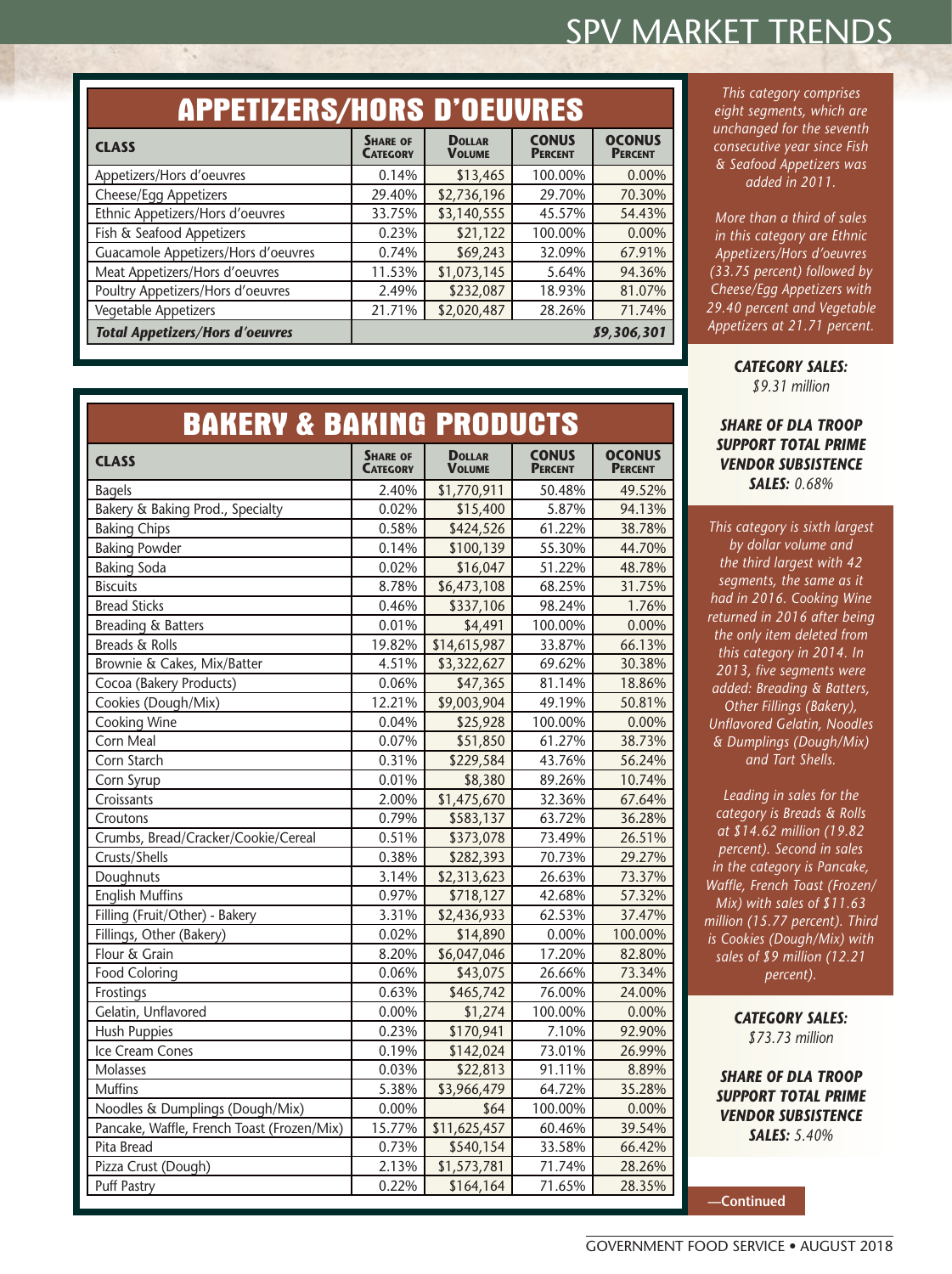| <b>BAKERY &amp; BAKING PRODUCTS (CONTINUED)</b> |                                    |                                |                                |                                 |
|-------------------------------------------------|------------------------------------|--------------------------------|--------------------------------|---------------------------------|
| <b>CLASS</b>                                    | <b>SHARE OF</b><br><b>CATEGORY</b> | <b>DOLLAR</b><br><b>VOLUME</b> | <b>CONUS</b><br><b>PERCENT</b> | <b>OCONUS</b><br><b>PERCENT</b> |
| <b>Stuffing Mix</b>                             | 0.60%                              | \$443,495                      | 70.66%                         | 29.34%                          |
| Sugar (Bakery Products)                         | 3.86%                              | \$2,845,192                    | 34.07%                         | 65.93%                          |
| Sweet Roll, Danish, Pastry (Dough/Mix)          | 1.24%                              | \$916,652                      | 73.94%                         | 26.06%                          |
| <b>Tart Shells</b>                              | 0.00%                              | \$1,209                        | 100.00%                        | 0.00%                           |
| Yeast                                           | 0.16%                              | \$115,174                      | 47.31%                         | 52.69%                          |
| <b>Total Bakery &amp; Baking Products</b>       |                                    |                                |                                | \$73,729,940                    |

*Beverages is the third-largest category when ranked by dollar volume for 2017. It comprises 29 segments, one fewer compared with the prior year, and is tied for seventh in number of segments with Entrées. A change in its assortment for 2017 is the absence of Coffee, Instant; otherwise the lineup is consistent with 2016, 2015 and 2014. Additions made in 2013 were Apple Cider, Clam Juice and Tea, Flavored & Herb. Prior additions were Coffee Flavorings/Syrups; Coffee, Beans; and Flavored Drinks in 2011.*

*Water is more than a third of category sales at 42.43 percent of sales, followed by Sports Drinks/Mixes with 10.28 percent and Beverage Bases/Mixes with 8.63 percent.*

> *CATEGORY SALES: \$145.68 million*

*SHARE OF DLA TROOP SUPPORT TOTAL PRIME VENDOR SUBSISTENCE SALES: 10.67 percent.*

| <b>BEVERAGES</b>         |                                    |                                |                                |                                 |
|--------------------------|------------------------------------|--------------------------------|--------------------------------|---------------------------------|
| <b>CLASS</b>             | <b>SHARE OF</b><br><b>CATEGORY</b> | <b>DOLLAR</b><br><b>VOLUME</b> | <b>CONUS</b><br><b>PERCENT</b> | <b>OCONUS</b><br><b>PERCENT</b> |
| Apple Cider              | 0.00%                              | \$2,204                        | 100.00%                        | 0.00%                           |
| Apple Juice              | 5.37%                              | \$7,822,966                    | 50.77%                         | 49.23%                          |
| Bases/Mixes, Beverage    | 8.63%                              | \$12,568,610                   | 67.85%                         | 32.15%                          |
| <b>Beverages</b>         | 0.57%                              | \$833,651                      | 7.18%                          | 92.82%                          |
| Cocoa (Beverages)        | 0.19%                              | \$274,194                      | 73.16%                         | 26.84%                          |
| Coffee Flavorings/Syrups | 0.03%                              | \$37,419                       | 0.94%                          | 99.06%                          |
| Coffee, Beans            | 0.15%                              | \$219,360                      | 14.03%                         | 85.97%                          |
| Coffee, Decaffeinated    | 0.11%                              | \$161,334                      | 98.74%                         | 1.26%                           |
| Coffee, Instant, Decaf   | 0.36%                              | \$523,516                      | 3.62%                          | 96.38%                          |
| Coffee, Regular          | 5.63%                              | \$8,199,411                    | 59.22%                         | 40.78%                          |
| Coffee, Specialty        | 1.05%                              | \$1,534,273                    | 55.95%                         | 44.05%                          |
| <b>Energy Drinks</b>     | 0.50%                              | \$721,980                      | 0.00%                          | 100.00%                         |
| <b>Flavored Drinks</b>   | 0.23%                              | \$334,610                      | 0.00%                          | 100.00%                         |
| <b>Fruit Concentrate</b> | 0.18%                              | \$263,836                      | 86.81%                         | 13.19%                          |
| Juice, Clam              | 0.00%                              | \$177                          | 100.00%                        | 0.00%                           |
| Juices, Aseptic          | 0.07%                              | \$106,326                      | 85.00%                         | 15.00%                          |
| Juices, Fruit            | 7.04%                              | \$10,252,211                   | 8.14%                          | 91.86%                          |
| Juices, Reconstituted    | 0.11%                              | \$154,291                      | 76.26%                         | 23.74%                          |
| Orange Juice             | 6.92%                              | \$10,087,442                   | 50.28%                         | 49.72%                          |
| Soft Drinks              | 6.79%                              | \$9,892,939                    | 2.84%                          | 97.16%                          |
| Sports Drinks/Mixes      | 10.28%                             | \$14,977,245                   | 30.41%                         | 69.59%                          |
| Tea, Bags                | 1.06%                              | \$1,548,335                    | 13.86%                         | 86.14%                          |
| Tea, Concentrate         | 0.28%                              | \$406,898                      | 80.13%                         | 19.87%                          |
| Tea, Flavored & Herb     | $0.00\%$                           | \$4,597                        | 83.38%                         | 16.62%                          |
| Tea, Iced                | 0.38%                              | \$550,757                      | 0.91%                          | 99.09%                          |
| Tea, Instant             | 0.23%                              | \$341,714                      | 15.54%                         | 84.46%                          |
| Vegetable Juices         | 1.06%                              | \$1,536,904                    | 34.84%                         | 65.16%                          |
| Water                    | 42.43%                             | \$61,811,707                   | 4.69%                          | 95.31%                          |
| Yogurt Drinks/Smoothie   | 0.35%                              | \$507,979                      | 94.55%                         | 5.45%                           |
| <b>Total Beverages</b>   |                                    |                                |                                | \$145,676,884                   |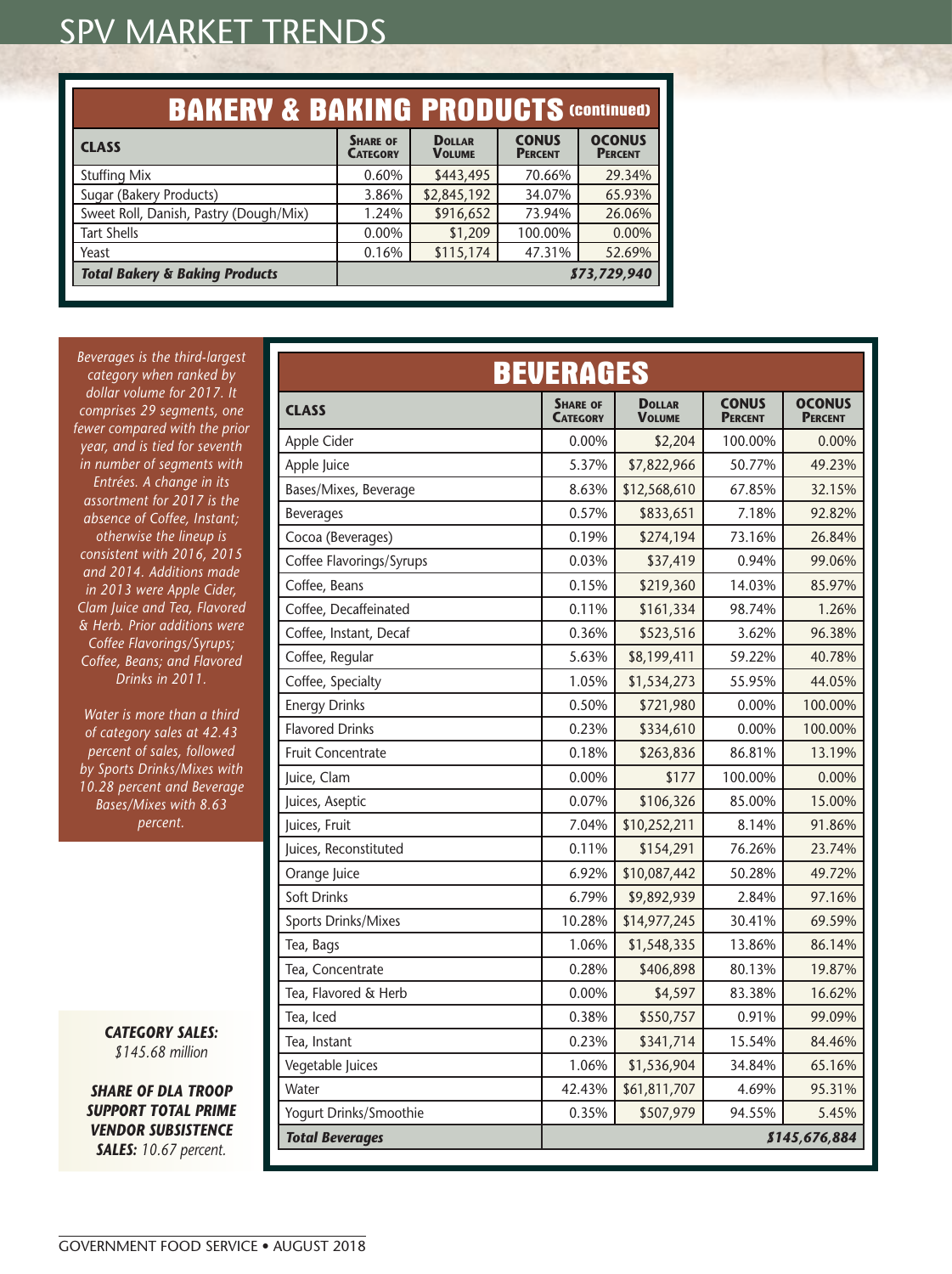| CEREALS                                                          |                                    |                                |                                |                                 |
|------------------------------------------------------------------|------------------------------------|--------------------------------|--------------------------------|---------------------------------|
| <b>CLASS</b>                                                     | <b>SHARE OF</b><br><b>CATEGORY</b> | <b>DOLLAR</b><br><b>VOLUME</b> | <b>CONUS</b><br><b>PERCENT</b> | <b>OCONUS</b><br><b>PERCENT</b> |
| Cereal, Apple/Cinnamon                                           | 0.41%                              | \$139,359                      | 100.00%                        | 0.00%                           |
| Cereal, Bran, Flakes or Shredded                                 | 0.40%                              | \$135,258                      | 99.45%                         | 0.55%                           |
| Cereal, Bran Flakes with Raisins                                 | 1.35%                              | \$460,790                      | 96.70%                         | 3.30%                           |
| Cereal, Cinnamon Flavored                                        | 0.62%                              | \$210,516                      | 83.29%                         | 16.71%                          |
| Cereal, Cocoa Puffed (includes Rice, Cocoa<br>Puffed)            | 0.32%                              | \$109,718                      | 85.80%                         | 14.20%                          |
| Cereal, Corn Flakes                                              | 0.24%                              | \$82,846                       | 97.74%                         | 2.26%                           |
| Cereal, Corn Flakes, Coated or Frosted                           | 0.93%                              | \$317,733                      | 96.73%                         | 3.27%                           |
| Cereal, Corn, Puffed (includes Crunchy<br>and Corn/Oats)         | 0.16%                              | \$53,549                       | 100.00%                        | 0.00%                           |
| Cereal, Corn, Puffed, Sweetened                                  | 0.07%                              | \$23,016                       | 100.00%                        | 0.00%                           |
| Cereal, Fruit-Flavored Loops                                     | 0.58%                              | \$197,620                      | 96.60%                         | 3.40%                           |
| Cereal, Granola, includes low-fat and fruit/<br>nut)             | 3.95%                              | \$1,347,695                    | 94.47%                         | 5.53%                           |
| Cereal, Multi-Grain Flakes                                       | 2.21%                              | \$755,183                      | 96.66%                         | 3.34%                           |
| Cereal, Oat Clusters with Marshmallows                           | 0.23%                              | \$77,609                       | 95.73%                         | 4.27%                           |
| Cereal, Oat Rings, Oven Roasted                                  | 0.51%                              | \$173,764                      | 91.88%                         | 8.12%                           |
| Cereal, Oat Rings, Oven Roasted, Apple/<br>Cinnamon or Honey/Nut | 0.77%                              | \$262,470                      | 89.99%                         | 10.01%                          |
| Cereal, Oats, Puffed or Toasted (includes<br>with Nuts/Honey)    | 0.06%                              | \$21,330                       | 100.00%                        | 0.00%                           |
| Cereal, Puffed Balls, Sweetened                                  | 0.08%                              | \$27,873                       | 73.70%                         | 26.30%                          |
| Cereal, Rice, Puffed (includes oven-roasted,<br>crisp)           | 0.48%                              | \$163,225                      | 95.97%                         | 4.03%                           |
| Cereal, Rice/Corn Squares                                        | 0.56%                              | \$191,656                      | 93.50%                         | 6.50%                           |
| Cereal, Shredded Wheat, Mini, Coated                             | 0.62%                              | \$211,521                      | 98.36%                         | 1.64%                           |
| Cereal, Sweetened Graham Flavored                                | 0.28%                              | \$94,331                       | 58.96%                         | 41.04%                          |
| Cereal, Variety Pack                                             | 76.76%                             | \$26,179,042                   | 49.24%                         | 50.76%                          |
| Cereal, Wheat Flakes/Squares (includes<br>whole wheat)           | 0.00%                              | \$1,450                        | 100.00%                        | 0.00%                           |
| Cereal Class Total                                               | 91.59%                             | \$31,237,556.57                | 56.50%                         | 43.50%                          |
| Class (Cereal, Hot) Cereal, Farina (Wheat<br>or Rice)            | 0.34%                              | \$117,516.32                   | 90.23%                         | 9.77%                           |
| Cereal, Rolled Oats (includesOat Bran)                           | 3.40%                              | \$1,159,692.55                 | 49.64%                         | 50.36%                          |
| Hominy Grits, Quick-Cooking orInstant                            | 2.45%                              | \$833,891.97                   | 50.59%                         | 49.41%                          |
| Oatmeal/Rolled Oats, Variety Pack                                | 2.22%                              | \$756,418.66                   | 38.47%                         | 61.53%                          |
| Hot Cereal Class Total                                           | 8.41%                              | \$2,867,519.50                 | 48.63%                         | 51.37%                          |
| <b>Total Cereal Category</b>                                     |                                    |                                |                                | \$34,105,076.07                 |

*Cereal is the 12th-largest category when ranked by dollar volume and its 27 individual segments are the 10th-largest assortment. Its lineup in 2017 is unchanged from 2016 and 2015 when Hominy, Canned, was deleted from the roster. Ready-to-Eat cereal represents the largest share of sales in the category with 91.59 percent (\$31.24 million) compared with 8.41 percent (\$2.87 million) for Hot Cereal. Variety Pack Cereal is the most commonly purchased segment in the Ready-to-Eat category with 76.76 percent of sales (\$26.18 million). Otherwise, the share of the category is very close among the remaining individual segments.*

> *CATEGORY SALES: \$34.11 million*

*SHARE OF DLA TROOP SUPPORT TOTAL PRIME VENDOR SUBSISTENCE SALES: 2.50%*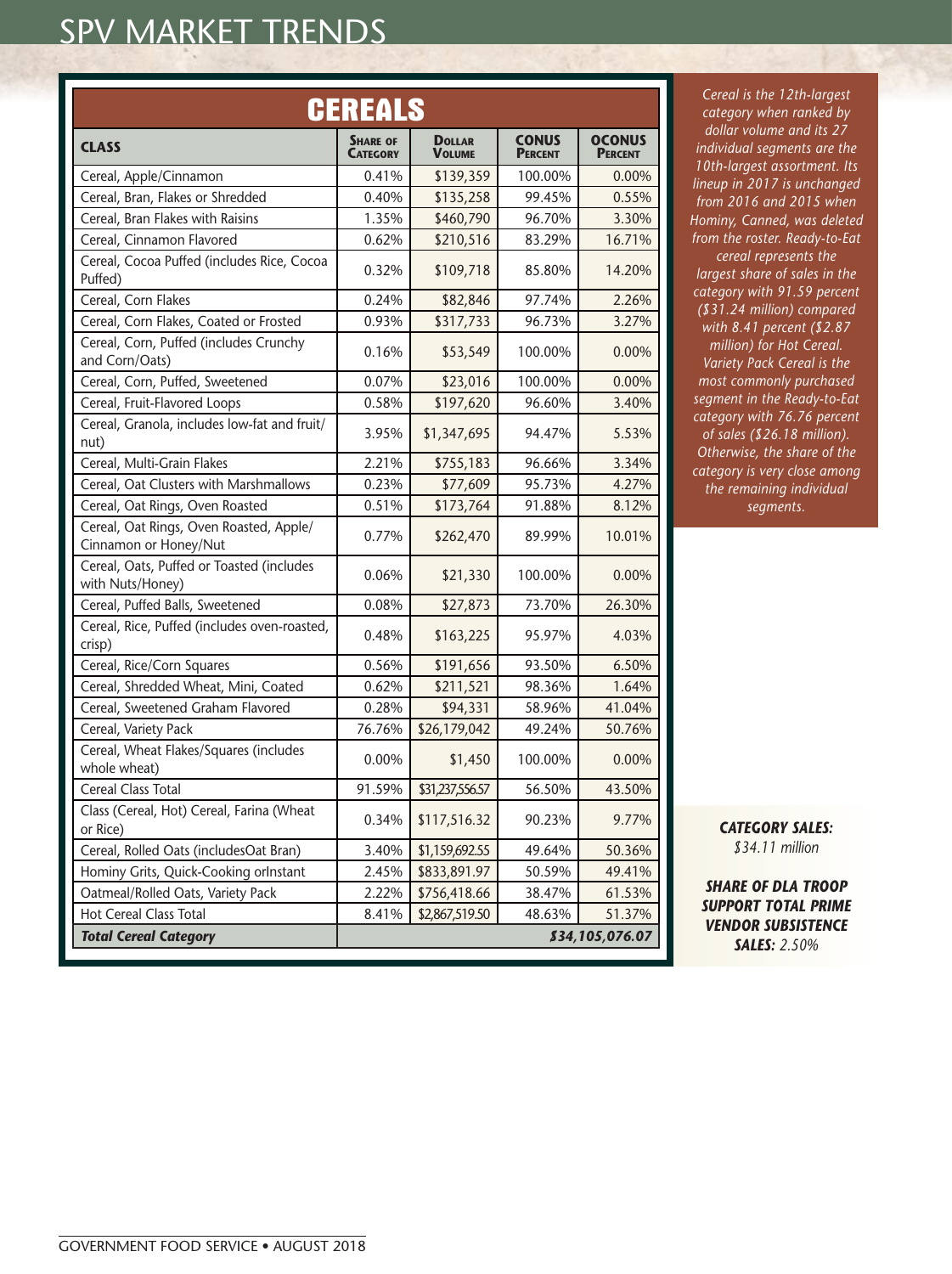*This category comprises the same 14 segments as in 2016, 2015, 2014 and 2013. Cheddar leads the category with sales of \$11.1 million (35.44 percent), followed by American with \$5.5 million (17.47 percent). Combined, the two make up more than half (52.91 percent) of category sales, which rose \$1,684,812 million from \$29,526,191 a year earlier.*

۰.

*CATEGORY SALES: \$31.21 million*

*SHARE OF DLA TROOP SUPPORT TOTAL PRIME VENDOR SUBSISTENCE SALES: 2.29%*

| <b>CHEESE</b>           |                                    |                                 |         |              |  |
|-------------------------|------------------------------------|---------------------------------|---------|--------------|--|
| <b>CLASS</b>            | <b>SHARE OF</b><br><b>CATEGORY</b> | <b>OCONUS</b><br><b>PERCENT</b> |         |              |  |
| Cheese, American        | 17.47%                             | \$5,451,515                     | 42.76%  | 57.24%       |  |
| Cheese, Bleu            | 0.04%                              | \$13,128                        | 100.00% | 0.00%        |  |
| Cheese, Cheddar         | 35.44%                             | \$11,062,013                    | 55.89%  | 44.11%       |  |
| Cheese, Cottage         | 4.38%                              | \$1,366,789                     | 25.95%  | 74.05%       |  |
| Cheese, Cream           | 1.63%                              | \$508,157                       | 25.62%  | 74.38%       |  |
| Cheese, Feta            | 0.58%                              | \$179,905                       | 33.18%  | 66.82%       |  |
| Cheese, Monterey Jack   | 2.78%                              | \$866,204                       | 73.30%  | 26.70%       |  |
| Cheese, Mozzarella      | 8.65%                              | \$2,700,029                     | 67.45%  | 32.55%       |  |
| Cheese, Parmesan        | 5.11%                              | \$1,594,017                     | 59.94%  | 40.06%       |  |
| Cheese, Provolone       | 5.16%                              | \$1,611,327                     | 25.13%  | 74.87%       |  |
| Cheese, Ricotta         | 0.12%                              | \$36,584                        | 100.00% | 0.00%        |  |
| Cheese, Specialty/Other | 9.65%                              | \$3,011,195                     | 46.20%  | 53.80%       |  |
| Cheese, String          | 0.19%                              | \$59,089                        | 100.00% | 0.00%        |  |
| Cheese, Swiss           | 8.81%                              | \$2,751,050                     | 17.37%  | 82.63%       |  |
| <b>Total Cheese</b>     |                                    |                                 |         | \$31,211,002 |  |

| <b>CONDIMENTS</b>             |                                    |                                |                                |                                 |  |  |
|-------------------------------|------------------------------------|--------------------------------|--------------------------------|---------------------------------|--|--|
| <b>CLASS</b>                  | <b>SHARE OF</b><br><b>CATEGORY</b> | <b>DOLLAR</b><br><b>VOLUME</b> | <b>CONUS</b><br><b>PERCENT</b> | <b>OCONUS</b><br><b>PERCENT</b> |  |  |
| Bacon Bits (Imitation/Real)   | 5.13%                              | \$933,261                      | 50.35%                         | 49.65%                          |  |  |
| Chili Sauce                   | 0.64%                              | \$116,985                      | 76.76%                         | 23.24%                          |  |  |
| Cocktail Sauce                | 1.35%                              | \$245,146                      | 22.53%                         | 77.47%                          |  |  |
| Dips                          | 0.88%                              | \$160,661                      | 25.96%                         | 74.04%                          |  |  |
| Horseradish                   | 0.31%                              | \$55,622                       | 50.05%                         | 49.95%                          |  |  |
| <b>Hot Sauce</b>              | 10.50%                             | \$1,911,209                    | 49.25%                         | 50.75%                          |  |  |
| Ketchup                       | 15.56%                             | \$2,832,010                    | 60.86%                         | 39.14%                          |  |  |
| Maraschino Cherries           | 1.02%                              | \$185,898                      | 44.86%                         | 55.14%                          |  |  |
| Mayonnaise                    | 13.18%                             | \$2,399,453                    | 42.35%                         | 57.65%                          |  |  |
| Mustard                       | 3.01%                              | \$548,515                      | 52.88%                         | 47.12%                          |  |  |
| Olives                        | 3.26%                              | \$593,944                      | 100.00%                        | 0.00%                           |  |  |
| <b>Pickles</b>                | 6.70%                              | \$1,219,969                    | 43.73%                         | 56.27%                          |  |  |
| Relishes                      | 1.52%                              | \$277,320                      | 54.55%                         | 45.45%                          |  |  |
| Salsa                         | 12.03%                             | \$2,190,495                    | 39.46%                         | 60.54%                          |  |  |
| Smoke Flavorings (Dry/Liquid) | 0.02%                              | \$3,934                        | 60.20%                         | 39.80%                          |  |  |
| Soy Sauce                     | 5.94%                              | \$1,080,768                    | 45.53%                         | 54.47%                          |  |  |
| Sugar                         | 3.14%                              | \$572,019                      | 58.36%                         | 41.64%                          |  |  |
| Sugar Substitutes-Condiments  | 0.00%                              | \$484                          | 100.00%                        | 0.00%                           |  |  |
| Syrup, Maple                  | 8.48%                              | \$1,543,401                    | 64.28%                         | 35.72%                          |  |  |
| Syrup, Pancake                | 2.56%                              | \$466,281                      | 91.43%                         | 8.57%                           |  |  |
| <b>Taco Sauce</b>             | 0.05%                              | \$9,263                        | 29.34%                         | 70.66%                          |  |  |
| <b>Tartar Sauce</b>           | 0.59%                              | \$107,516                      | 61.91%                         | 38.09%                          |  |  |
| Vinegar                       | 2.28%                              | \$414,968                      | 42.22%                         | 57.78%                          |  |  |

*The Condiment category comprises the same 24 segments as the year before. Category sales leaders are the traditional favorite, Ketchup, followed by three other flavor-boosting choices: Mayonnaise, Salsa and Hot Sauce. Combined the four are 51.28 percent of category sales with Ketchup making up 15.56 percent, Mayonnaise 13.18 percent, Salsa 12.03 percent and Hot Sauce 10.50 percent.*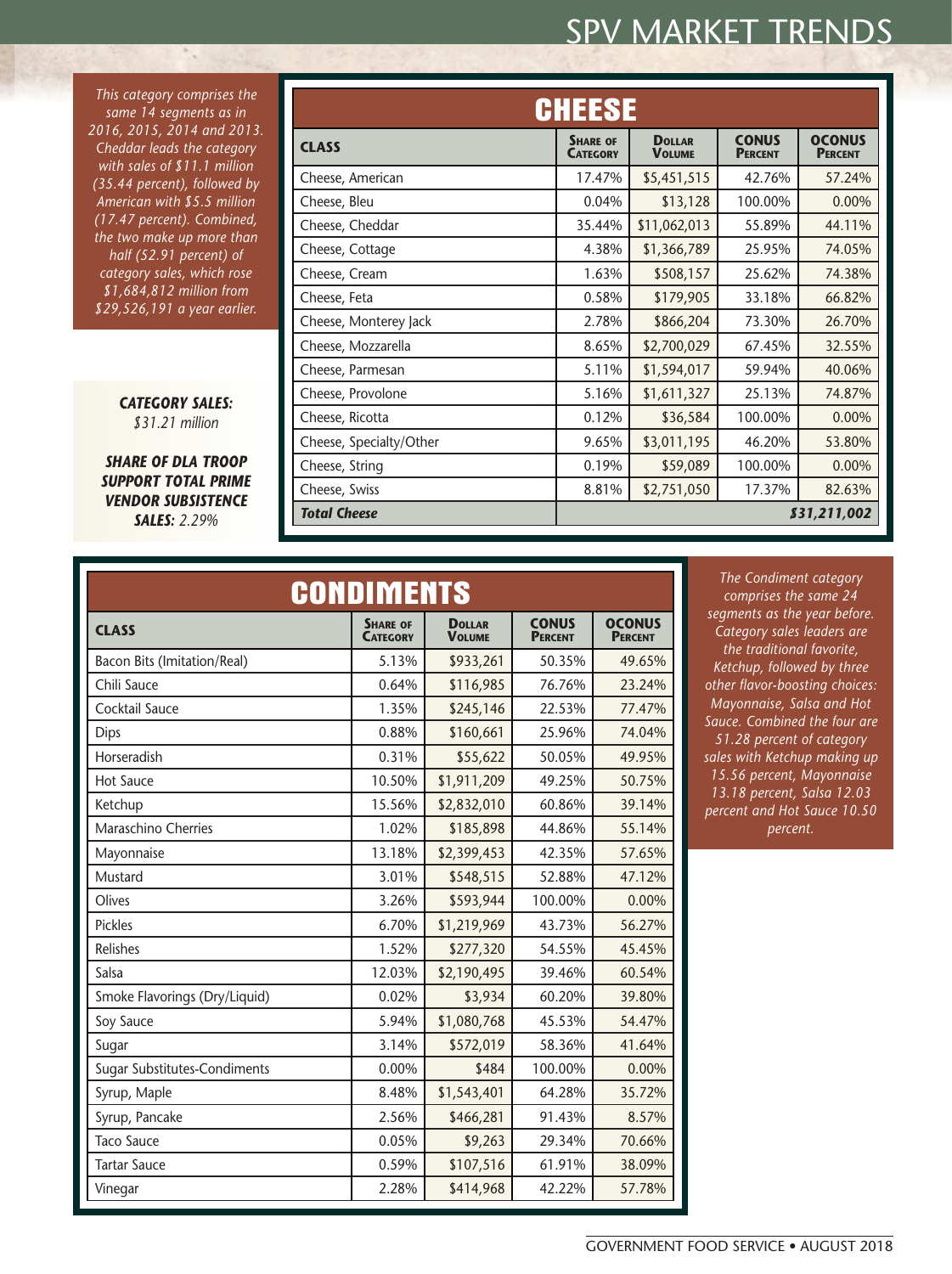| <b>CONDIMENTS (CONTINUED)</b> |                                                                                                                                           |           |        |        |
|-------------------------------|-------------------------------------------------------------------------------------------------------------------------------------------|-----------|--------|--------|
| <b>CLASS</b>                  | <b>OCONUS</b><br><b>CONUS</b><br><b>DOLLAR</b><br><b>SHARE OF</b><br><b>VOLUME</b><br><b>PERCENT</b><br><b>PERCENT</b><br><b>CATEGORY</b> |           |        |        |
| Worcestershire Sauce          | 1.83%                                                                                                                                     | \$332,989 | 42.50% | 57.50% |
| <b>Total Condiments</b>       | \$18,202,110                                                                                                                              |           |        |        |

*CATEGORY SALES: \$18.20 million*

*SHARE OF DLA TROOP SUPPORT TOTAL PRIME VENDOR SUBSISTENCE SALES: 1.33%*

| Dairy Products comprises the<br>same 16 segments as the        | <b>DAIRY PRODUCTS</b>       |                                    |                                |                                |                                 |  |  |
|----------------------------------------------------------------|-----------------------------|------------------------------------|--------------------------------|--------------------------------|---------------------------------|--|--|
| year before. Milk, Low-Fat<br>leads the category with sales    | <b>CLASS</b>                | <b>SHARE OF</b><br><b>CATEGORY</b> | <b>DOLLAR</b><br><b>VOLUME</b> | <b>CONUS</b><br><b>PERCENT</b> | <b>OCONUS</b><br><b>PERCENT</b> |  |  |
| of \$11.02 million (31.80<br>percent). Yogurt is second        | <b>Butter</b>               | 14.22%                             | \$4,928,515                    | 51.83%                         | 48.17%                          |  |  |
| in sales (24.19 percent,                                       | <b>Buttermilk</b>           | 0.00%                              | \$1,221                        | 100.00%                        | 0.00%                           |  |  |
| \$8.4 million) followed by                                     | Cream                       | 0.42%                              | \$146,811                      | 51.04%                         | 48.96%                          |  |  |
| Butter (\$4.93 million, 14.22<br>percent). Combined, the three | Eggnog                      | 0.22%                              | \$76,700                       | 7.71%                          | 92.29%                          |  |  |
| are 70.21 percent of sales in                                  | Frozen Yogurt               | 1.43%                              | \$495,662                      | 76.72%                         | 23.28%                          |  |  |
| the category.                                                  | <b>Milk Shakes</b>          | 0.07%                              | \$23,584                       | 76.08%                         | 23.92%                          |  |  |
|                                                                | Milk, Aseptic               | 9.65%                              | \$3,343,521                    | 31.29%                         | 68.71%                          |  |  |
|                                                                | Milk, Condensed             | 0.05%                              | \$17,586                       | 100.00%                        | 0.00%                           |  |  |
|                                                                | Milk, Evaporated            | 0.10%                              | \$33,656                       | 100.00%                        | 0.00%                           |  |  |
|                                                                | Milk, Low-Fat               | 31.80%                             | \$11,022,520                   | 25.32%                         | 74.68%                          |  |  |
|                                                                | Milk, Powdered/Dry          | 2.14%                              | \$741,770                      | 54.58%                         | 45.42%                          |  |  |
|                                                                | Milk, Skim                  | 3.69%                              | \$1,279,571                    | 9.41%                          | 90.59%                          |  |  |
| <b>CATEGORY SALES:</b><br>\$34.66 million                      | Milk, Whole                 | 8.98%                              | \$3,111,252                    | 3.52%                          | 96.48%                          |  |  |
|                                                                | Sour Cream                  | 2.75%                              | \$953,966                      | 18.06%                         | 81.94%                          |  |  |
| <b>SHARE OF DLA TROOP</b>                                      | Whipped Topping (Dairy)     | 0.29%                              | \$101,256                      | 97.03%                         | 2.97%                           |  |  |
| <b>SUPPORT TOTAL PRIME</b>                                     | Yogurt                      | 24.19%                             | \$8,386,099                    | 52.69%                         | 47.31%                          |  |  |
| <b>VENDOR SUBSISTENCE</b><br><b>SALES: 2.54%.</b>              | <b>Total Dairy Products</b> |                                    |                                |                                | \$34,663,691                    |  |  |

| <b>DESSERTS</b>      |                                    |                                |                                |                                 |  |  |
|----------------------|------------------------------------|--------------------------------|--------------------------------|---------------------------------|--|--|
| <b>CLASS</b>         | <b>SHARE OF</b><br><b>CATEGORY</b> | <b>DOLLAR</b><br><b>VOLUME</b> | <b>CONUS</b><br><b>PERCENT</b> | <b>OCONUS</b><br><b>PERCENT</b> |  |  |
| <b>Brownies</b>      | 0.64%                              | \$202,262                      | 73.43%                         | 26.57%                          |  |  |
| Cakes, Angel Food    | 0.20%                              | \$63,292                       | 100.00%                        | 0.00%                           |  |  |
| Cakes, Banana        | 0.00%                              | \$1,257                        | 100.00%                        | 0.00%                           |  |  |
| Cakes, Bundt, Frozen | 0.25%                              | \$79,783                       | 100.00%                        | 0.00%                           |  |  |
| Cakes, Carrot        | 2.03%                              | \$645,220                      | 17.58%                         | 82.42%                          |  |  |
| Cakes, Cheese        | 11.25%                             | \$3,570,171                    | 33.94%                         | 66.06%                          |  |  |
| Cakes, Chocolate     | 2.24%                              | \$710,314                      | 41.58%                         | 58.42%                          |  |  |
| Cakes, Crumb         | 0.04%                              | \$13,746                       | 100.00%                        | 0.00%                           |  |  |
| Cakes, Layer         | 1.36%                              | \$430,157                      | 15.19%                         | 84.81%                          |  |  |
| Cakes, Lemon         | 2.20%                              | \$696,859                      | 19.55%                         | 80.45%                          |  |  |
| Cakes, Pound         | 0.40%                              | \$127,723                      | 73.14%                         | 26.86%                          |  |  |
| Cakes, Sheet         | 2.59%                              | \$821,692                      | 94.98%                         | 5.02%                           |  |  |
| Cakes, Specialty     | 5.08%                              | \$1,610,959                    | 31.11%                         | 68.89%                          |  |  |
| Cakes, Tiramisu      | 0.01%                              | \$2,074                        | 100.00%                        | 0.00%                           |  |  |

*Desserts is the 15th largest Subsistence Prime Vendor category by sales for 2017. Its 33 segments are fifth largest among the 35 categories, and the lineup is unchanged from 2016 and 2015. Sales in the category rose 12.63 percent (\$3.56 million) from \$31.74 million in 2016. Ice Cream/Ice Cream Mix leads the way with more than a quarter of the category's sales (28.40 percent, \$9 million) followed by Pastries a distant second at 11.77 percent (\$3.73 million) with third-place Cakes, Cheese, close behind at 11.25 percent (\$3.57 million).*

**—Continued**

#### *Butter (\$4.93 million, 14.22 percent*). Comi *are 70.21 per* the ca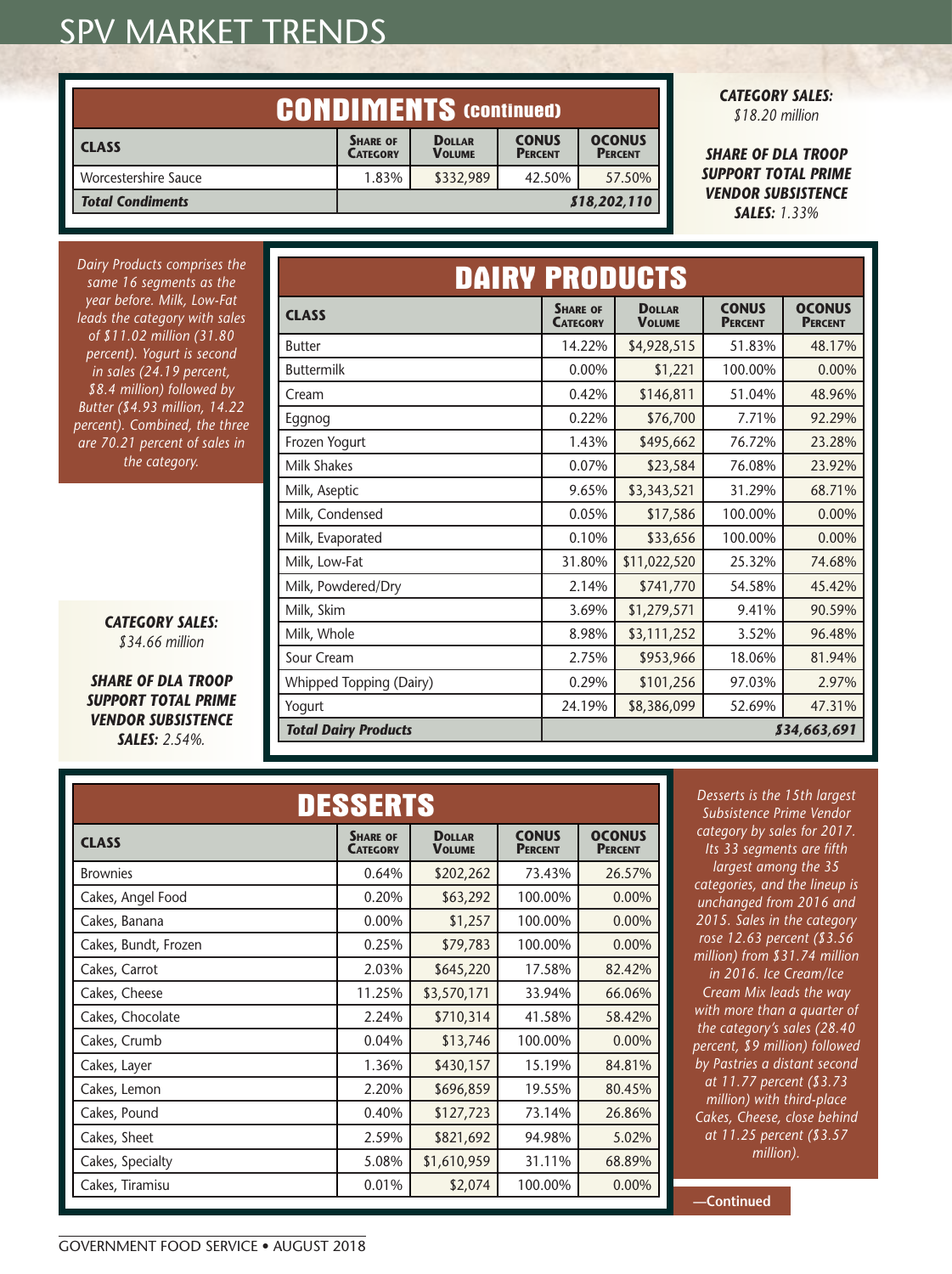*The rest of the category is spread across many segments, including Pies, Fruit, and Pudding/Pudding Mix in fourth and fifth place, respectively.*

۰.

| <b>CATEGORY SALES:</b> |  |
|------------------------|--|
| $$31.74$ million       |  |

*SHARE OF DLA TROOP SUPPORT TOTAL PRIME VENDOR SUBSISTENCE SALES: 2.32%*

|                           | <b>DESSERTS (CONTINUED)</b>        |                                |                                |                                 |
|---------------------------|------------------------------------|--------------------------------|--------------------------------|---------------------------------|
| <b>CLASS</b>              | <b>SHARE OF</b><br><b>CATEGORY</b> | <b>DOLLAR</b><br><b>VOLUME</b> | <b>CONUS</b><br><b>PERCENT</b> | <b>OCONUS</b><br><b>PERCENT</b> |
| Cakes, Yellow             | 0.24%                              | \$76,582                       | 100.00%                        | $0.00\%$                        |
| Cobblers/Cobbler Mix      | 0.45%                              | \$143,869                      | 100.00%                        | 0.00%                           |
| <b>Dessert Toppings</b>   | 2.96%                              | \$938,873                      | 51.43%                         | 48.57%                          |
| <b>Desserts</b>           | 0.29%                              | \$91,809                       | 43.05%                         | 56.95%                          |
| Éclairs                   | 0.01%                              | \$3,234                        | 100.00%                        | $0.00\%$                        |
| Gelatin/Gelatin Mix       | 2.59%                              | \$820,444                      | 70.42%                         | 29.58%                          |
| Ice Cream/Ice Cream Mix   | 28.40%                             | \$9,011,417                    | 25.58%                         | 74.42%                          |
| Ices/Sherbet/Sorbet       | 0.37%                              | \$117,834                      | 65.97%                         | 34.03%                          |
| Mousse/Mousse Mix         | 0.12%                              | \$38,072                       | 65.36%                         | 34.64%                          |
| <b>Pastries</b>           | 11.77%                             | \$3,734,752                    | 50.39%                         | 49.61%                          |
| Pies, Cream               | 1.78%                              | \$565,670                      | 83.66%                         | 16.34%                          |
| Pies, Fruit               | 7.12%                              | \$2,258,360                    | 53.60%                         | 46.40%                          |
| Pies, Meringue            | 0.83%                              | \$262,248                      | 73.58%                         | 26.42%                          |
| Pies, Pecan               | 2.44%                              | \$774,864                      | 67.48%                         | 32.52%                          |
| Pies, Specialty           | 4.57%                              | \$1,451,747                    | 33.16%                         | 66.84%                          |
| Pudding/Pudding Mix       | 4.33%                              | \$1,374,094                    | 67.89%                         | 32.11%                          |
| Soft Serve                | 3.20%                              | \$1,014,889                    | 88.28%                         | 11.72%                          |
| <b>Specialty Desserts</b> | 0.12%                              | \$38,146                       | 100.00%                        | 0.00%                           |
| <b>Turnovers</b>          | 0.14%                              | \$43,211                       | 100.00%                        | $0.00\%$                        |
| <b>Total Desserts</b>     | \$31,735,622                       |                                |                                |                                 |

| <b>DISPOSABLES</b>                          |                                    |                                |                                |                                 |
|---------------------------------------------|------------------------------------|--------------------------------|--------------------------------|---------------------------------|
| <b>CLASS</b>                                | <b>SHARE OF</b><br><b>CATEGORY</b> | <b>DOLLAR</b><br><b>VOLUME</b> | <b>CONUS</b><br><b>PERCENT</b> | <b>OCONUS</b><br><b>PERCENT</b> |
| Bags, Paper                                 | 0.26%                              | \$7,017                        | 100.00%                        | 0.00%                           |
| Bags, Plastic                               | 7.03%                              | \$193,180                      | 73.30%                         | 26.70%                          |
| Bowls, Foam                                 | 0.57%                              | \$15,693                       | 100.00%                        | $0.00\%$                        |
| Bowls, Paper                                | 0.27%                              | \$7,538                        | 100.00%                        | 0.00%                           |
| Bowls, Plastic                              | 0.60%                              | \$16,420                       | 70.63%                         | 29.37%                          |
| Carryout Container - (Plastic, Foam, Paper) | 7.53%                              | \$207,009                      | 49.91%                         | 50.09%                          |
| Cups/Tumblers, Foam                         | 5.46%                              | \$150,183                      | 78.90%                         | 21.10%                          |
| Cups/Tumblers, Molded Plastic               | 1.62%                              | \$44,458                       | 54.53%                         | 45.47%                          |
| Cups/Tumblers, Paper                        | 5.86%                              | \$161,106                      | 21.23%                         | 78.77%                          |
| Disposable Supplies                         | 8.19%                              | \$225,149                      | 9.15%                          | 90.85%                          |
| Flatware, Disposable                        | 19.30%                             | \$530,756                      | 58.31%                         | 41.69%                          |
| Lids & Covers                               | 1.65%                              | \$45,455                       | 18.11%                         | 81.89%                          |
| Paper Napkins                               | 5.91%                              | \$162,470                      | 77.33%                         | 22.67%                          |
| Paper Placemats                             | 0.00%                              | \$12                           | 0.00%                          | 100.00%                         |
| Plates, Foam                                | 9.70%                              | \$266,647                      | 70.25%                         | 29.75%                          |
| Plates, Paper                               | 2.84%                              | \$78,171                       | 54.63%                         | 45.37%                          |
| Plates, Plastic                             | 1.31%                              | \$36,153                       | 0.00%                          | 100.00%                         |

*Disposables comprised 25 segments in 2017, down two from 27 in 2016, which was two fewer than 2015. It ranks 11th in size, but its sales rank among the smallest of the Subsistence Prime Vendor categories at 32. The category deleted two segments in 2016, after adding two in 2015. The deleted segments in 2017 were: Toothpicks & Party Picks and Trays, Plastic.*

*When ranked by dollar volume, the category's five largest segments account for 54.88 percent of its sales.*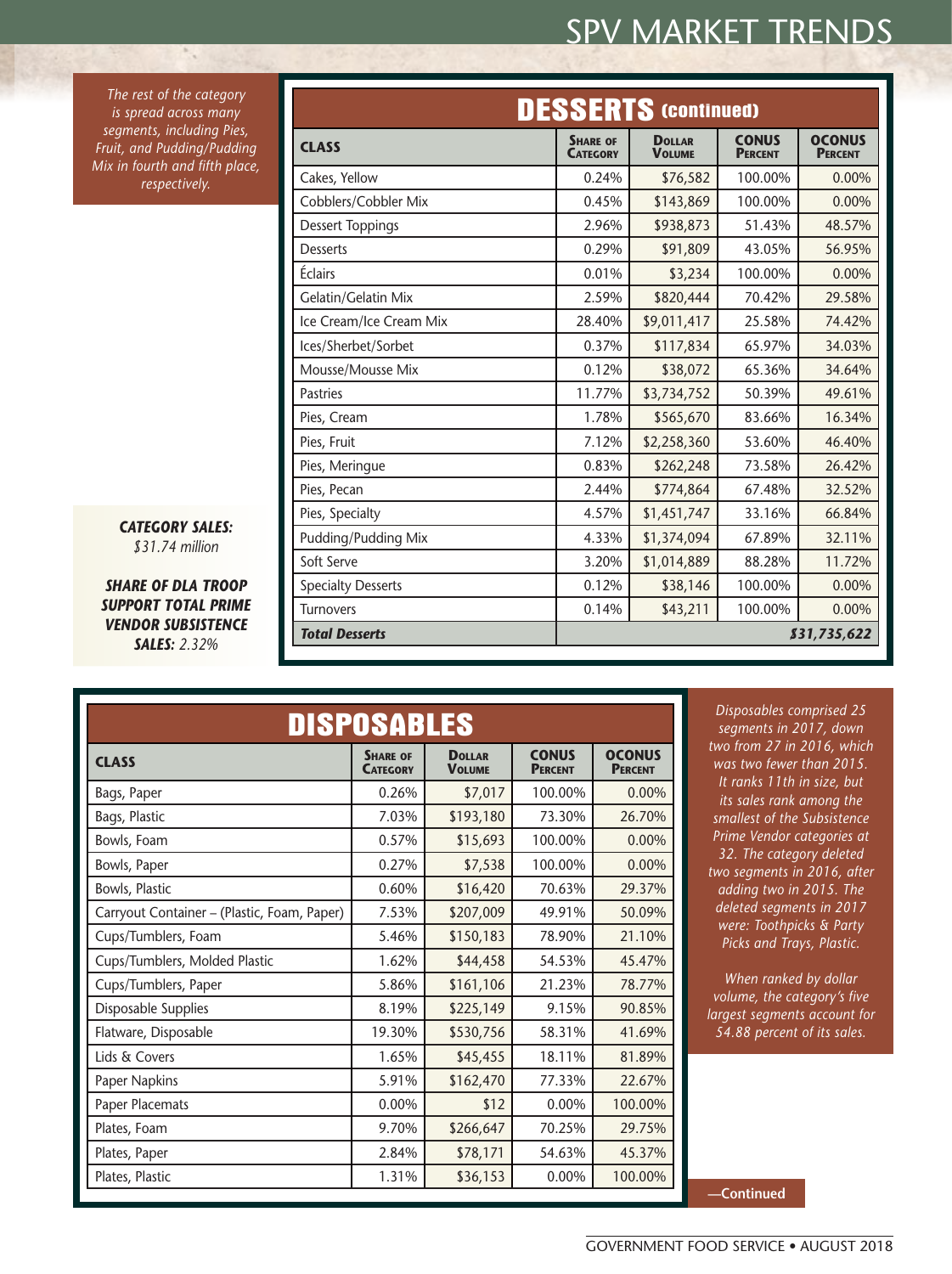| <b>DISPOSABLES (CONTINUED)</b> |                                    |                                |                                |                                 |
|--------------------------------|------------------------------------|--------------------------------|--------------------------------|---------------------------------|
| <b>CLASS</b>                   | <b>SHARE OF</b><br><b>CATEGORY</b> | <b>DOLLAR</b><br><b>VOLUME</b> | <b>CONUS</b><br><b>PERCENT</b> | <b>OCONUS</b><br><b>PERCENT</b> |
| Straws, Drinking               | 0.06%                              | \$1,537                        | 13.85%                         | 86.15%                          |
| <b>Table Coverings</b>         | 3.71%                              | \$102,013                      | $0.00\%$                       | 100.00%                         |
| Tea/Coffee Filters             | 0.07%                              | \$1,964                        | 7.77%                          | 92.23%                          |
| Towels, Paper, Sheets          | 10.44%                             | \$287,123                      | 46.49%                         | 53.51%                          |
| Wipes & Towels, Disposable     | 0.14%                              | \$3,793                        | 100.00%                        | 0.00%                           |
| Wraps, Aluminum                | 3.35%                              | \$91,990                       | 59.44%                         | 40.56%                          |
| Wraps, Plastic                 | 4.03%                              | \$110,889                      | 77.49%                         | 22.51%                          |
| Wraps, Wax                     | 0.11%                              | \$2,970                        | 100.00%                        | 0.00%                           |
| <b>Total Disposables</b>       | \$2,749,695                        |                                |                                |                                 |

*CATEGORY SALES: \$2.75 million*

*SHARE OF DLA TROOP SUPPORT TOTAL PRIME VENDOR SUBSISTENCE SALES: 0.20%*

*No segments were added or deleted in 2017, 2016, 2015, 2014 or 2013.*

|                                | EGGS                               |                                |                                |                                 |
|--------------------------------|------------------------------------|--------------------------------|--------------------------------|---------------------------------|
| <b>CLASS</b>                   | <b>SHARE OF</b><br><b>CATEGORY</b> | <b>DOLLAR</b><br><b>VOLUME</b> | <b>CONUS</b><br><b>PERCENT</b> | <b>OCONUS</b><br><b>PERCENT</b> |
| Diced Eggs                     | 0.39%                              | \$173,550                      | 99.20%                         | 0.80%                           |
| <b>Egg Mixes</b>               | 7.87%                              | \$3,514,506                    | 100.00%                        | $0.00\%$                        |
| Egg Substitutes/Product        | 8.19%                              | \$3,653,849                    | 37.45%                         | 62.55%                          |
| Egg Whites                     | 3.56%                              | \$1,589,639                    | 27.31%                         | 72.69%                          |
| Egg, Patties                   | 0.40%                              | \$178,304                      | 95.41%                         | 4.59%                           |
| Eggs In Shell (Lg., Med., Sm.) | 41.01%                             | \$18,307,915                   | 25.08%                         | 74.92%                          |
| Eggs, Scrambled                | 9.40%                              | \$4,194,957                    | 44.88%                         | 55.12%                          |
| Eggs, Whole                    | 25.05%                             | \$11,183,225                   | 84.68%                         | 15.32%                          |
| Hard Cooked Eggs               | 0.30%                              | \$132,016                      | 100.00%                        | 0.00%                           |
| Omelets                        | 3.83%                              | \$1,710,767                    | 66.78%                         | 33.22%                          |
| <b>Total Eggs</b>              |                                    |                                |                                | \$43,905,138                    |

*\$43.91 million SHARE OF DLA TROOP SUPPORT TOTAL PRIME* 

*CATEGORY SALES:* 

*VENDOR SUBSISTENCE SALES: 3.22%*

| <b>ENTRÉES</b>                                     |                                    |                                |                                |                                 |
|----------------------------------------------------|------------------------------------|--------------------------------|--------------------------------|---------------------------------|
| <b>CLASS</b>                                       | <b>SHARE OF</b><br><b>CATEGORY</b> | <b>DOLLAR</b><br><b>VOLUME</b> | <b>CONUS</b><br><b>PERCENT</b> | <b>OCONUS</b><br><b>PERCENT</b> |
| <b>Beef Braciole</b>                               | 0.09%                              | \$46,704                       | 100.00%                        | 0.00%                           |
| Beef Chipped (Canned/Frozen)                       | 2.44%                              | \$1,206,654                    | 10.81%                         | 89.19%                          |
| Beef, Prepared                                     | 3.79%                              | \$1,873,417                    | 50.29%                         | 49.71%                          |
| <b>Breakfast Burrito</b>                           | 4.16%                              | \$2,053,231                    | 48.20%                         | 51.80%                          |
| Chicken, Prepared                                  | 14.15%                             | \$6,991,535                    | 62.11%                         | 37.89%                          |
| Chili, Entrées                                     | 3.37%                              | \$1,665,352                    | 64.43%                         | 35.57%                          |
| Entrées                                            | 1.16%                              | \$571,829                      | 80.25%                         | 19.75%                          |
| Fish/Seafood-Prepared/Frozen                       | 0.13%                              | \$66,417                       | 33.17%                         | 66.83%                          |
| Macaroni & Cheese (Chill/Fresh/Dry/Mix/<br>Frozen) | 1.07%                              | \$526,816                      | 62.28%                         | 37.72%                          |
| Meal Kits                                          | 20.33%                             | \$10,040,712                   | 87.35%                         | 12.65%                          |
| Meatballs & Sauce, (Canned/Frozen)                 | 0.20%                              | \$99,833                       | 37.65%                         | 62.35%                          |
| Meatballs, Sauceless (Canned/Frozen)               | 10.35%                             | \$5,111,479                    | 40.89%                         | 59.11%                          |
| Meatloaf, Frozen                                   | 3.01%                              | \$1,485,697                    | 66.89%                         | 33.11%                          |

*Entrées is the eighth-largest subsistence prime vendor category by dollar volume for 2017, the same as in 2016 after rising from ninth largest in 2015. It ranks eighth in assortment with 28 segments, one fewer than in 2016 with the deletion of Casseroles in 2017. The last lineup change was in 2015 when the Turkey, Prepared (Canned/ Frozen) segment was deleted. The share of sales within the category is concentrated into Meal Kits; Chicken, Prepared; and Meatballs, Sauceless (Canned/Frozen), which combined are \$22.14 million, nearly half (44.83 percent) of its total.*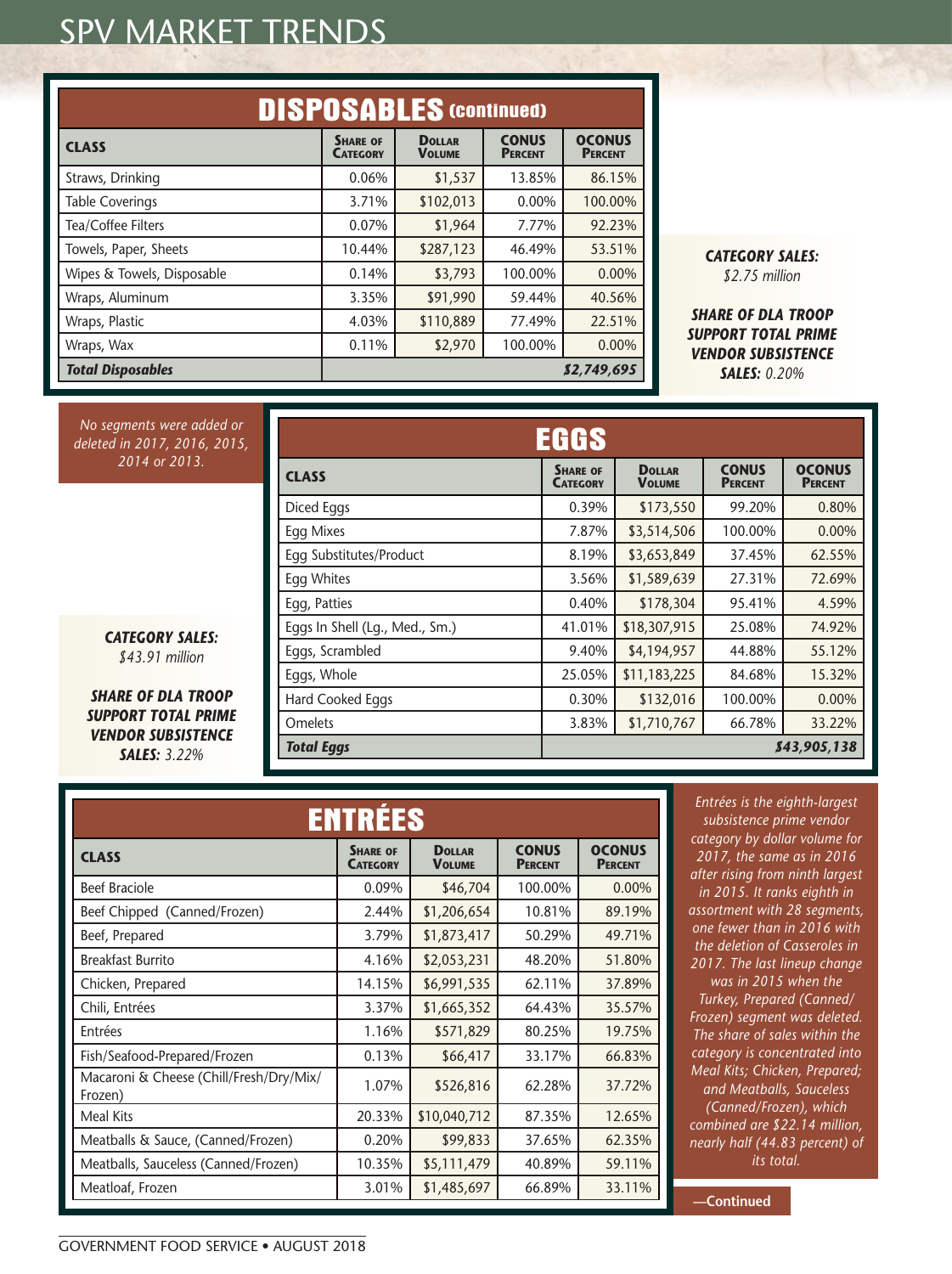|                                                           |                                    | <b>ENTRÉES</b> (continued)     |                                |                                 |
|-----------------------------------------------------------|------------------------------------|--------------------------------|--------------------------------|---------------------------------|
| <b>CLASS</b>                                              | <b>SHARE OF</b><br><b>CATEGORY</b> | <b>DOLLAR</b><br><b>VOLUME</b> | <b>CONUS</b><br><b>PERCENT</b> | <b>OCONUS</b><br><b>PERCENT</b> |
| Pasta, Prepared (Canned/Chilled/Fresh/<br>Dry/Mix/Frozen) | 0.93%                              | \$460,629                      | 0.93%                          | 99.07%                          |
| Peppersteak, Frozen                                       | 0.05%                              | \$24,758                       | 100.00%                        | $0.00\%$                        |
| Pizza, Frozen                                             | 8.31%                              | \$4,105,954                    | 55.95%                         | 44.05%                          |
| Pork, Prepared (Canned/Frozen)                            | 3.72%                              | \$1,839,266                    | 65.28%                         | 34.72%                          |
| Pot Pies, Frozen                                          | 0.07%                              | \$33,326                       | 100.00%                        | 0.00%                           |
| Salisbury Steak, Frozen                                   | 5.80%                              | \$2,867,035                    | 82.35%                         | 17.65%                          |
| Sandwiches, Frozen                                        | 7.62%                              | \$3,765,729                    | 60.19%                         | 39.81%                          |
| Sausage & Gravy, Canned                                   | 1.70%                              | \$840,833                      | 75.54%                         | 24.46%                          |
| Sloppy Joe, Frozen                                        | 0.00%                              | \$1,420                        | 100.00%                        | 0.00%                           |
| Stew (Canned/Frozen)                                      | 0.55%                              | \$272,107                      | 86.14%                         | 13.86%                          |
| Stroganoff (Canned/Dry/Mix/Frozen)                        | 0.83%                              | \$408,128                      | 100.00%                        | 0.00%                           |
| Stuffed Cabbage, Frozen                                   | 0.01%                              | \$6,514                        | 100.00%                        | 0.00%                           |
| Stuffed Peppers, Frozen                                   | 0.02%                              | \$10,067                       | 100.00%                        | 0.00%                           |
| Swiss Steak, Frozen                                       | 1.75%                              | \$865,273                      | 88.25%                         | 11.75%                          |
| Vegetarian Entrées                                        | 4.36%                              | \$2,153,314                    | 56.00%                         | 44.00%                          |
| <b>Total Entrées</b>                                      |                                    |                                |                                | \$49,394,030                    |

*CATEGORY SALES: \$49.39 million*

*SHARE OF DLA TROOP SUPPORT TOTAL PRIME VENDOR SUBSISTENCE SALES: 3.62%*

| <b>EQUIPMENT</b>         |                                    |                                |                                |                                 |
|--------------------------|------------------------------------|--------------------------------|--------------------------------|---------------------------------|
| <b>CLASS</b>             | <b>SHARE OF</b><br><b>CATEGORY</b> | <b>DOLLAR</b><br><b>VOLUME</b> | <b>CONUS</b><br><b>PERCENT</b> | <b>OCONUS</b><br><b>PERCENT</b> |
| <b>Dispensers</b>        | 3.17%                              | \$1,363                        | 55.85%                         | 44.15%                          |
| Equipment, Miscellaneous | 15.41%                             | \$6,627                        | 18.04%                         | 81.96%                          |
| <b>Grill Screens</b>     | 15.05%                             | \$6,472                        | 0.00%                          | 100.00%                         |
| Kitchen Utensils         | 2.79%                              | \$1,199                        | 5.40%                          | 94.60%                          |
| Pan, Baking & Roasting   | 41.87%                             | \$18,004                       | 94.18%                         | 5.82%                           |
| <b>Thermometers</b>      | 21.71%                             | \$9,335                        | 2.73%                          | 97.27%                          |
| <b>Total Equipment</b>   | 843,000                            |                                |                                |                                 |

*Equipment comprises six segments, the same assortment as in 2016 after two were deleted in 2015. Deleted were Cutlery/Cutting Board and Kitchen Equipment & Utensils.*

> *CATEGORY SALES: \$0.043 million*

*SHARE OF DLA TROOP SUPPORT TOTAL PRIME VENDOR SUBSISTENCE SALES: 0.003%*

*Ethnic Dishes comprises 15 segments, the same as in 2016 and 2015, but one fewer than 2014 and 2013. It ranks 18th in dollar volume and 15th largest in the number of segments among the 35 categories. Nearly two-thirds of sales (63.48 percent) come from four categories: Italian Food, Lasagna (Canned/ Frozen), 24.42 percent; Mexican Foods, Tortillas (Frozen/Mix/Dry), 17.28* 

| <b>ETHNIC DISHES</b>                                    |                                    |                                |                                |                                 |
|---------------------------------------------------------|------------------------------------|--------------------------------|--------------------------------|---------------------------------|
| <b>CLASS</b>                                            | <b>SHARE OF</b><br><b>CATEGORY</b> | <b>DOLLAR</b><br><b>VOLUME</b> | <b>CONUS</b><br><b>PERCENT</b> | <b>OCONUS</b><br><b>PERCENT</b> |
| Chinese Foods (Canned/Chilled/Fresh/<br>Frozen/Mix/Dry) | 1.61%                              | \$297,255                      | 66.96%                         | 33.04%                          |
| Italian Food, Lasagna (Canned/Frozen)                   | 24.42%                             | \$4,509,929                    | 48.43%                         | 51.57%                          |
| Italian Food, Manicotti-Frozen                          | 4.96%                              | \$916,443                      | 75.94%                         | 24.06%                          |
| Italian Food, Ravioli (Canned/Frozen)                   | 3.20%                              | \$591,077                      | 66.65%                         | 33.35%                          |
| Italian Foods, Cannelloni (Canned/Frozen)               | 0.19%                              | \$34,172                       | 100.00%                        | $0.00\%$                        |
| Italian Foods, Tortellini, Frozen                       | 10.82%                             | \$1,997,441                    | 41.82%                         | 58.18%                          |
| Mexican Foods, Refried Bean(Canned/Fro-<br>zen/Mix/Dry) | 5.48%                              | \$1,011,880                    | 51.68%                         | 48.32%                          |
| Mexican Foods, Tamales (Canned/Frozen)                  | 2.65%                              | \$489,758                      | 58.78%                         | 41.22%                          |
| Mexican Foods, Taquitos (Frozen)                        | 0.22%                              | \$40,373                       | 100.00%                        | 0.00%                           |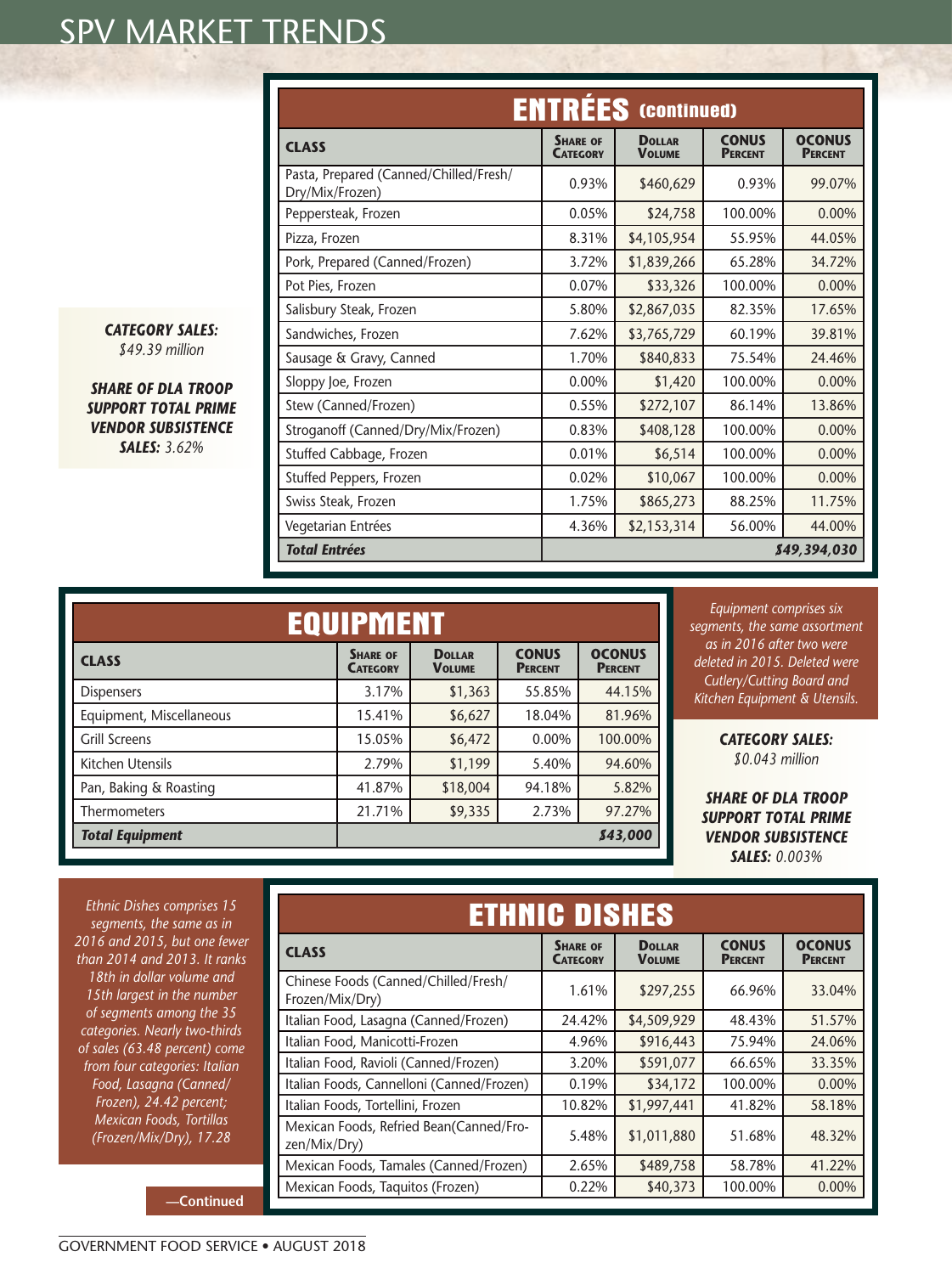|                                                     | <b>ETHNIC DISHES (COntinued)</b>   |                                |                                |                                 |
|-----------------------------------------------------|------------------------------------|--------------------------------|--------------------------------|---------------------------------|
| <b>CLASS</b>                                        | <b>SHARE OF</b><br><b>CATEGORY</b> | <b>DOLLAR</b><br><b>VOLUME</b> | <b>CONUS</b><br><b>PERCENT</b> | <b>OCONUS</b><br><b>PERCENT</b> |
| Mexican Foods, Tortillas (Frozen/Mix/Dry)           | 17.28%                             | \$3,190,562                    | 60.57%                         | 39.43%                          |
| Mexican Foods, Burritos (Canned/Frozen/<br>Mix/Dry) | 10.97%                             | \$2,025,347                    | 38.48%                         | 61.52%                          |
| Mexican Foods, Chimichanga (Canned/<br>Frozen)      | 1.55%                              | \$286,418                      | 66.21%                         | 33.79%                          |
| Mexican Foods, Enchiladas (Canned/Frozen)           | 9.13%                              | \$1,685,115                    | 29.99%                         | 70.01%                          |
| Mexican Foods, Taco Shells                          | 2.75%                              | \$506,944                      | 39.38%                         | 60.62%                          |
| Polish Food, Pierogies                              | 4.78%                              | \$883,523                      | 50.31%                         | 49.69%                          |
| <b>Total Ethnic Dishes</b>                          |                                    |                                |                                | \$18,466,239                    |

*percent; Mexican Foods, Burritos (Canned/Frozen/ Mix/Dry), 10.97 percent; and Italian Foods, Tortellini, Frozen, 10.82 percent.*

> *CATEGORY SALES: \$18.47 Million*

*SHARE OF DLA TROOP SUPPORT TOTAL PRIME VENDOR SUBSISTENCE SALES: 1.35%*

*Fats, Shortenings & Oils has more than three-quarters of sales in the category (77.94 percent) concentrated in four segments: Frying Fats, Shortenings, 32.96 percent; Salad Oils, 19.21 percent; Oil, Canola, 13.85 percent; and Pan Coatings, 11.92 percent.*

 $\mathcal{L}_{\mathcal{A}}$ 

*CATEGORY SALES: \$13.75 Million*

*SHARE OF DLA TROOP SUPPORT TOTAL PRIME VENDOR SUBSISTENCE SALES: 1.01%*

| <b>FATS, SHORTENINGS &amp; OILS</b>       |                                    |                                |                                |                                 |
|-------------------------------------------|------------------------------------|--------------------------------|--------------------------------|---------------------------------|
| <b>CLASS</b>                              | <b>SHARE OF</b><br><b>CATEGORY</b> | <b>DOLLAR</b><br><b>VOLUME</b> | <b>CONUS</b><br><b>PERCENT</b> | <b>OCONUS</b><br><b>PERCENT</b> |
| Fats, Shortenings & Oils                  | 7.47%                              | \$1,026,504                    | 14.65%                         | 85.35%                          |
| Frying Fats, Shortenings                  | 32.96%                             | \$4,530,167                    | 27.04%                         | 72.96%                          |
| Gen. Purpose Fats/Shortenings             | 3.57%                              | \$490,255                      | 76.11%                         | 23.89%                          |
| Oil, Canola                               | 13.85%                             | \$1,903,679                    | 50.36%                         | 49.64%                          |
| Oil, Olive                                | 6.77%                              | \$931,228                      | 76.68%                         | 23.32%                          |
| Oil, Soybean                              | 2.51%                              | \$344,900                      | 100.00%                        | 0.00%                           |
| Pan Coatings                              | 11.92%                             | \$1,637,849                    | 55.46%                         | 44.54%                          |
| Salad Oils                                | 19.21%                             | \$2,640,522                    | 27.25%                         | 72.75%                          |
| Vegetable Oil/Shortening                  | 1.75%                              | \$240,509                      | 77.43%                         | 22.57%                          |
| <b>Total Fats, Shortenings &amp; Oils</b> | 813,745,614                        |                                |                                |                                 |

| <b>FISH &amp; SEAFOOD</b>     |                                    |                                |                                |                                 |  |  |
|-------------------------------|------------------------------------|--------------------------------|--------------------------------|---------------------------------|--|--|
| <b>CLASS</b>                  | <b>SHARE OF</b><br><b>CATEGORY</b> | <b>DOLLAR</b><br><b>VOLUME</b> | <b>CONUS</b><br><b>PERCENT</b> | <b>OCONUS</b><br><b>PERCENT</b> |  |  |
| Catfish (Fresh, Frozen)       | 13.73%                             | \$12,221,631                   | 39.49%                         | 60.51%                          |  |  |
| Clams (Canned/Fresh/Frozen)   | 0.24%                              | \$213,066                      | 67.83%                         | 32.17%                          |  |  |
| Cod (Dried/Fresh/Frozen)      | 6.49%                              | \$5,776,056                    | 72.16%                         | 27.84%                          |  |  |
| Crab (Canned/Fresh/Frozen)    | 7.83%                              | \$6,974,034                    | 42.00%                         | 58.00%                          |  |  |
| Fish & Seafood                | 2.34%                              | \$2,082,786                    | 0.16%                          | 99.84%                          |  |  |
| Flounder (Fresh/Frozen)       | 0.11%                              | \$93,589                       | 80.98%                         | 19.02%                          |  |  |
| Halibut (Fresh/Frozen)        | 2.61%                              | \$2,325,326                    | 52.46%                         | 47.54%                          |  |  |
| Lobster (Fresh/Frozen)        | 6.97%                              | \$6,208,608                    | 49.53%                         | 50.47%                          |  |  |
| Pollack (Fresh/Frozen)        | 8.07%                              | \$7,184,749                    | 61.35%                         | 38.65%                          |  |  |
| Salmon (Canned/Fresh/Frozen)  | 11.70%                             | \$10,420,185                   | 52.24%                         | 47.76%                          |  |  |
| Scallops (Fresh/Frozen)       | 1.05%                              | \$939,335                      | 54.99%                         | 45.01%                          |  |  |
| Shrimp (Canned/Cooked/Frozen) | 30.49%                             | \$27,150,705                   | 35.02%                         | 64.98%                          |  |  |
| Sole (Fresh/Frozen)           | 0.02%                              | \$21,246                       | 0.00%                          | 100.00%                         |  |  |
| Trout (Fresh/Frozen)          | 2.38%                              | \$2,120,919                    | 4.49%                          | 95.51%                          |  |  |
| Tuna (Canned/Fresh/Frozen)    | 5.85%                              | \$5,210,048                    | 38.04%                         | 61.96%                          |  |  |

*Fish & Seafood is the fourth-largest category by dollar volume, moving back up after slipping to fifth in 2016 from fourth in 2015. Sales rose 10.39 percent in 2017, or \$8.38 million from \$80,667,075 million in 2016. It ranks 13th with 16 segments, down one from 17 in 2016 and up from 16th in 2015.*

*More than half of sales (55.92 percent) are concentrated into three segments: Shrimp (Canned/Cooked/Frozen), 30.49 percent; Catfish (Fresh, Frozen), 13.73 percent; and Salmon (Canned/Fresh/ Frozen), 11.70 percent.*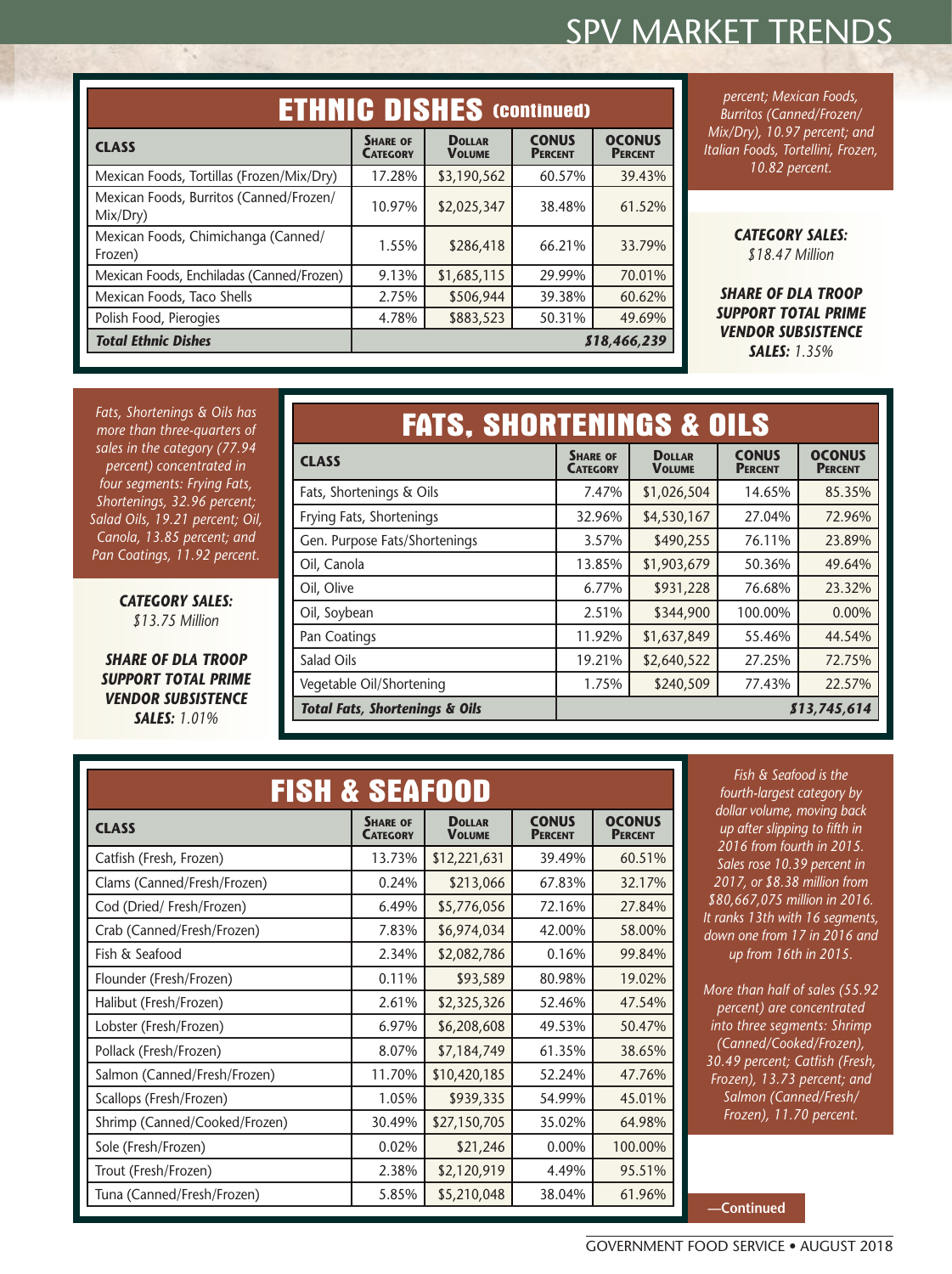*CATEGORY SALES:* 

*\$89.04 million*

*SHARE OF DLA TROOP SUPPORT TOTAL PRIME VENDOR SUBSISTENCE SALES: 6.52%*

| <b>FISH &amp; SEAFOOD (Continued)</b> |                                    |                                |                                |                                 |
|---------------------------------------|------------------------------------|--------------------------------|--------------------------------|---------------------------------|
| <b>CLASS</b>                          | <b>SHARE OF</b><br><b>CATEGORY</b> | <b>DOLLAR</b><br><b>VOLUME</b> | <b>CONUS</b><br><b>PERCENT</b> | <b>OCONUS</b><br><b>PERCENT</b> |
| Whiting (Fresh/Frozen)                | 0.11%                              | \$102,107                      | 63.07%                         | 36.93%                          |
| <b>Total Fish &amp; Seafood</b>       |                                    |                                |                                | 889,044,389                     |
|                                       |                                    |                                |                                |                                 |

| <b>FOOD PRODUCTS, MISCELLANEOUS</b>       |                                    |                                |                                |                                 |
|-------------------------------------------|------------------------------------|--------------------------------|--------------------------------|---------------------------------|
| <b>CLASS</b>                              | <b>SHARE OF</b><br><b>CATEGORY</b> | <b>DOLLAR</b><br><b>VOLUME</b> | <b>CONUS</b><br><b>PERCENT</b> | <b>OCONUS</b><br><b>PERCENT</b> |
| <b>Baby Foods</b>                         | 12.32%                             | \$814,984                      | 96.83%                         | 3.17%                           |
| Food Products, Miscellaneous              | 0.29%                              | \$19,120                       | 0.00%                          | 100.00%                         |
| lce                                       | 37.53%                             | \$2,481,944                    | 0.00%                          | 100.00%                         |
| <b>Nutritional Supplements</b>            | 49.85%                             | \$3,296,744                    | 23.81%                         | 76.19%                          |
| <b>Total Food Products, Miscellaneous</b> |                                    |                                |                                | 86,612,793                      |

#### *CATEGORY SALES: \$6.61million*

*SHARE OF DLA TROOP SUPPORT TOTAL PRIME VENDOR SUBSISTENCE SALES: 0.48%*

*Fruits is the seventh-largest category by dollar volume and comprises the same 35 segments as in 2016, 2015 and 2014, which ranks it as fourth largest by size. Sales rose 8.96 percent, or by \$4.88 million, from \$54.42 million in 2016. This extensive assortment is unchanged from 2015 and 2014. Sales are spread across its segments with Melons (Canned/Fresh/ Frozen) the leader with 20.61 percent of the category. After that, the next four of the top-five categories ranked by share make up 26.26 percent of sales and the next five are 23.51 percent.*

| <b>FRUITS</b>                                                     |                                    |                                |                                |                                 |  |
|-------------------------------------------------------------------|------------------------------------|--------------------------------|--------------------------------|---------------------------------|--|
| <b>CLASS</b>                                                      | <b>SHARE OF</b><br><b>CATEGORY</b> | <b>DOLLAR</b><br><b>VOLUME</b> | <b>CONUS</b><br><b>PERCENT</b> | <b>OCONUS</b><br><b>PERCENT</b> |  |
| Apples (Fresh/Canned/Dried/Frozen)                                | 5.50%                              | \$3,263,730                    | 8.46%                          | 91.54%                          |  |
| Applesauce                                                        | 2.22%                              | \$1,317,478                    | 63.90%                         | 36.10%                          |  |
| Apricots (Canned/Dried/Fresh/Frozen)                              | 0.28%                              | \$163,221                      | 65.89%                         | 34.11%                          |  |
| Avocados (Canned/Fresh/Frozen)                                    | 2.14%                              | \$1,269,386                    | 0.41%                          | 99.59%                          |  |
| Bananas (Dried/Fresh/Frozen)                                      | 6.80%                              | \$4,030,744                    | 1.34%                          | 98.66%                          |  |
| Blackberries (Fresh/Canned/Dried/Frozen)                          | 0.13%                              | \$74,265                       | 11.40%                         | 88.60%                          |  |
| Blueberries (Fresh/Canned/Dried/Frozen)                           | 1.01%                              | \$600,211                      | 41.11%                         | 58.89%                          |  |
| Cherries (Dried/Canned/Fresh/Frozen)                              | 0.13%                              | \$78,666                       | 22.12%                         | 77.88%                          |  |
| Coconut Products (Canned/Dried/Fresh/<br>Frozen)                  | 0.22%                              | \$128,930                      | 61.06%                         | 38.94%                          |  |
| Cranberries                                                       | 0.72%                              | \$426,544                      | 62.56%                         | 37.44%                          |  |
| Cranberry Sauce                                                   | 0.37%                              | \$219,704                      | 51.43%                         | 48.57%                          |  |
| Fruit Cocktail (Canned/Fresh/Frozen)                              | 3.15%                              | \$1,865,135                    | 63.62%                         | 36.38%                          |  |
| Fruits, Other                                                     | 1.23%                              | \$729,212                      | 1.75%                          | 98.25%                          |  |
| Grapefruit (Fresh/Frozen/Canned/Refriger-<br>ated/Glass Jars)     | 1.12%                              | \$662,249                      | 0.42%                          | 99.58%                          |  |
| Grapes (Fresh/Frozen/Canned)                                      | 5.10%                              | \$3,023,235                    | 0.36%                          | 99.64%                          |  |
| Kiwifruit                                                         | 1.74%                              | \$1,030,363                    | 0.10%                          | 99.90%                          |  |
| Lemons                                                            | 2.24%                              | \$1,330,053                    | 0.27%                          | 99.73%                          |  |
| Limes                                                             | 0.22%                              | \$127,614                      | 0.23%                          | 99.77%                          |  |
| Mangoes (Fresh/Frozen/Canned)                                     | 3.16%                              | \$1,876,847                    | 1.72%                          | 98.28%                          |  |
| Melons (Canned/Fresh/Frozen)                                      | 20.61%                             | \$12,223,645                   | 3.56%                          | 96.44%                          |  |
| Mixed Fruits (Canned/Dried/Fresh/Frozen)                          | 1.26%                              | \$747,100                      | 90.51%                         | 9.49%                           |  |
| Nectarines, Fresh                                                 | 1.67%                              | \$987,620                      | 0.00%                          | 100.00%                         |  |
| Olives (Canned/Frozen)                                            | 4.33%                              | \$2,567,471                    | 29.35%                         | 70.65%                          |  |
| Oranges (Fresh/Canned/Frozen/Mandarin/<br>Refrigerated/Glass)     | 4.54%                              | \$2,695,036                    | 38.35%                         | 61.65%                          |  |
| Papayas (Canned/Dried/Fresh/Frozen)                               | 0.45%                              | \$266,093                      | 1.18%                          | 98.82%                          |  |
| Peaches (Dried/Canned/Fresh/Frozen)                               | 5.55%                              | \$3,290,034                    | 47.93%                         | 52.07%                          |  |
| Pears (Dried/Canned/Fresh/Frozen)                                 | 4.04%                              | \$2,393,292                    | 45.39%                         | 54.61%                          |  |
| Pineapple (Dried/Canned/Fresh/Frozen/<br>Refrigerated/Glass Jars) | 7.63%                              | \$4,525,971                    | 23.27%                         | 76.73%                          |  |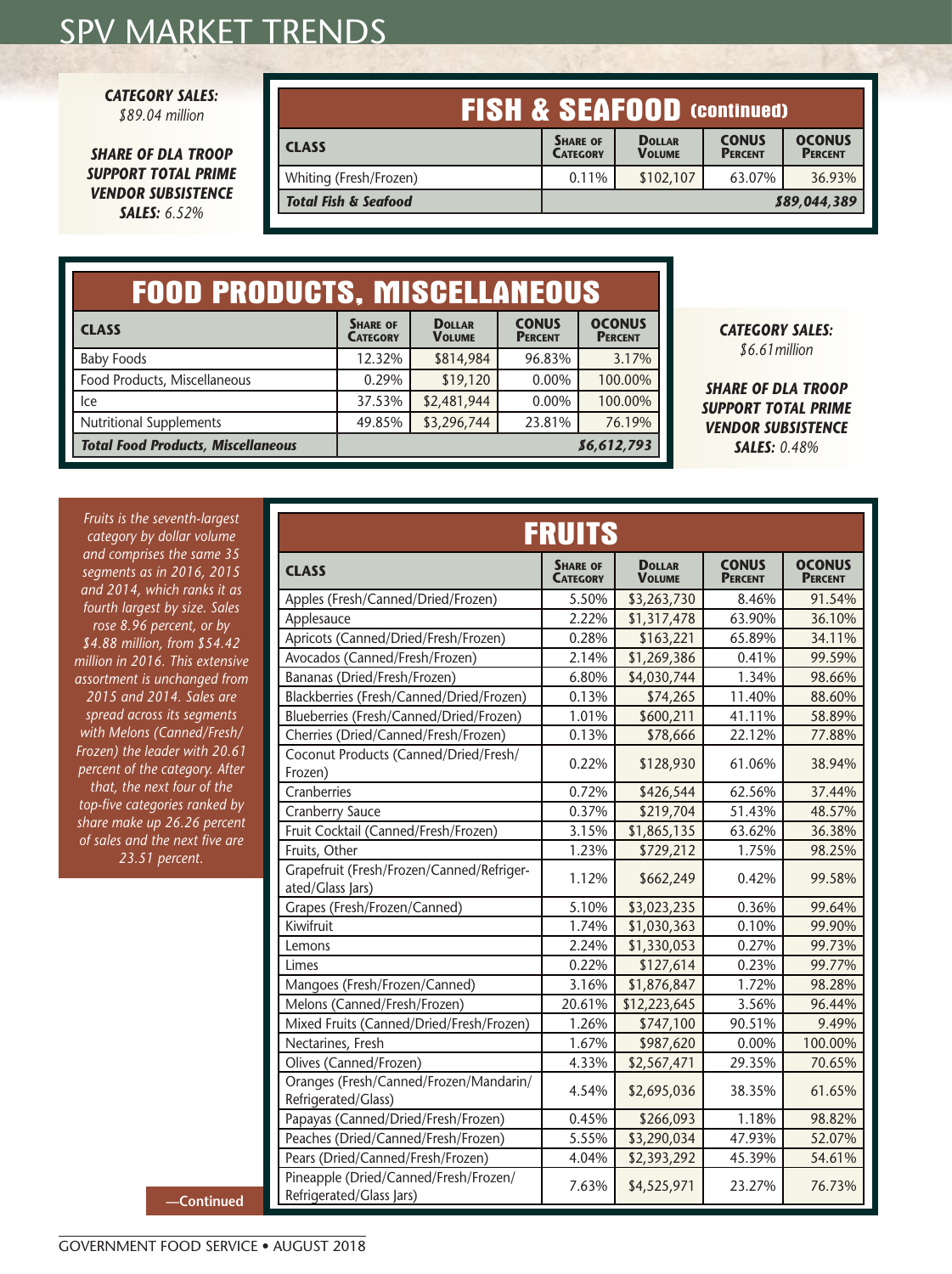| ERUITS<br>(continued)                    |                                    |                                |                                |                                 |
|------------------------------------------|------------------------------------|--------------------------------|--------------------------------|---------------------------------|
| <b>CLASS</b>                             | <b>SHARE OF</b><br><b>CATEGORY</b> | <b>DOLLAR</b><br><b>VOLUME</b> | <b>CONUS</b><br><b>PERCENT</b> | <b>OCONUS</b><br><b>PERCENT</b> |
| Plantains                                | 0.02%                              | \$12,894                       | 22.78%                         | 77.22%                          |
| Plums (Frozen/Fresh/Canned)              | 1.87%                              | \$1,109,751                    | 0.47%                          | 99.53%                          |
| Prunes (Canned/Dried)                    | 0.00%                              | \$88                           | 100.00%                        | 0.00%                           |
| Raisins                                  | 2.46%                              | \$1,456,093                    | 68.08%                         | 31.92%                          |
| Raspberries (Canned/Dried/Fresh/Frozen)  | 0.34%                              | \$198,910                      | 14.35%                         | 85.65%                          |
| Strawberries (Dried/Frozen/Fresh/Canned) | 6.28%                              | \$3,726,991                    | 6.30%                          | 93.70%                          |
| Tangerines (Fresh)                       | 1.49%                              | \$883,925                      | 0.00%                          | 100.00%                         |
| <b>Total Fruits</b>                      | 859,302,498                        |                                |                                |                                 |

*CATEGORY SALES: \$59.30 million*

*SHARE OF DLA TROOP SUPPORT TOTAL PRIME VENDOR SUBSISTENCE SALES: 4.34%*

| <b>JAMS, JELLIES &amp; SPREADS</b>       |                                    |                                |                                |                                 |
|------------------------------------------|------------------------------------|--------------------------------|--------------------------------|---------------------------------|
| <b>CLASS</b>                             | <b>SHARE OF</b><br><b>CATEGORY</b> | <b>DOLLAR</b><br><b>VOLUME</b> | <b>CONUS</b><br><b>PERCENT</b> | <b>OCONUS</b><br><b>PERCENT</b> |
| Cheese Spreads, Various                  | 0.02%                              | \$381                          | 100.00%                        | 0.00%                           |
| Honey                                    | 50.33%                             | \$1,219,698                    | 55.48%                         | 44.52%                          |
| Jam/Marmalade                            | 0.06%                              | \$1,455                        | 100.00%                        | $0.00\%$                        |
| Jams, Jellies & Spreads                  | 2.53%                              | \$61,375                       | 53.45%                         | 46.55%                          |
| Jelly                                    | 2.68%                              | \$64,902                       | 61.75%                         | 38.25%                          |
| <b>Peanut Butter</b>                     | 44.39%                             | \$1,075,710                    | 80.82%                         | 19.18%                          |
| <b>Total Jams, Jellies &amp; Spreads</b> |                                    |                                |                                | 82,423,521                      |

*CATEGORY SALES: \$2.42 million*

 $\mathcal{L}_{\mathcal{A}}$ 

*SHARE OF DLA TROOP SUPPORT TOTAL PRIME VENDOR SUBSISTENCE SALES: 0.18%*

|                                      | MEAT                               |                                |                                |                                 |
|--------------------------------------|------------------------------------|--------------------------------|--------------------------------|---------------------------------|
| <b>CLASS</b>                         | <b>SHARE OF</b><br><b>CATEGORY</b> | <b>DOLLAR</b><br><b>VOLUME</b> | <b>CONUS</b><br><b>PERCENT</b> | <b>OCONUS</b><br><b>PERCENT</b> |
| Beef, General                        | 5.36%                              | \$14,845,073                   | 36.19%                         | 63.81%                          |
| Beef, Ground (Boxed/Fresh/Frozen)    | 8.72%                              | \$24,162,918                   | 50.46%                         | 49.54%                          |
| Beef, Liver (Boxed/Frozen)           | 0.00%                              | \$6,515                        | 100.00%                        | 0.00%                           |
| Beef, Other Cuts                     | 4.53%                              | \$12,548,848                   | 41.00%                         | 59.00%                          |
| Beef, Patties (Boxed/Fresh/Frozen)   | 7.39%                              | \$20,480,115                   | 60.59%                         | 39.41%                          |
| Beef, Precooked                      | 0.00%                              | \$8,183                        | 100.00%                        | 0.00%                           |
| Beef, Ribs                           | 1.39%                              | \$3,853,698                    | 24.54%                         | 75.46%                          |
| Beef, Roasts                         | 1.61%                              | \$4,465,835                    | 26.89%                         | 73.11%                          |
| Beef, Rolls (Boxed/Frozen)           | 2.51%                              | \$6,964,848                    | 90.46%                         | 9.54%                           |
| Beef, Rounds (Boxed/Frozen)          | 3.10%                              | \$8,598,216                    | 45.03%                         | 54.97%                          |
| Beef, Steaks (Fresh/Boxed/Frozen)    | 18.72%                             | \$51,903,249                   | 33.32%                         | 66.68%                          |
| Beef, Stew Meat (Boxed/Fresh/Frozen) | 4.35%                              | \$12,053,039                   | 43.48%                         | 56.52%                          |
| Deli Items, Bologna                  | 0.18%                              | \$498,163                      | 35.69%                         | 64.31%                          |
| Deli Items, Breakfast Sausage        | 1.77%                              | \$4,907,443                    | 55.97%                         | 44.03%                          |
| Deli Items, Corn Dogs                | 0.79%                              | \$2,181,218                    | 35.61%                         | 64.39%                          |
| Deli Items, Corned Beef              | 1.37%                              | \$3,798,412                    | 42.88%                         | 57.12%                          |
| Deli Items, Frankfurters             | 1.79%                              | \$4,963,949                    | 43.93%                         | 56.07%                          |
| Deli Items, General                  | 0.07%                              | \$195,695                      | 81.00%                         | 19.00%                          |
| Deli Items, Ham                      | 1.21%                              | \$3,345,260                    | 49.26%                         | 50.74%                          |
| Deli Items, Hot Sausage              | 0.01%                              | \$33,256                       | 100.00%                        | 0.00%                           |
| Deli Items, Italian Sausage          | 0.60%                              | \$1,650,920                    | 61.30%                         | 38.70%                          |
| Deli Items, Pastrami                 | 0.37%                              | \$1,022,583                    | 26.81%                         | 73.19%                          |

*Meat is the largest category when ranked by dollar volume in 2017 and sales grew by 5.75 percent (\$15.07 million) for the year to 2016. It is also a broad category with sales spread over 45 segments, the second most among the 35 subsistence prime vendor categories. More than a third of sales (38.89 percent) is concentrated into three categories: Beef, Steaks (Fresh/Boxed/Frozen), 18.72 percent; Pork, Bacon, 11.44 percent; and Beef Ground (Boxed/Fresh/Frozen), 8.72 percent. All segments carry over from 2016, 2015 and 2014. The most recent addition to the category is Veal, Cutlets (Boxed/Frozen) in 2015.*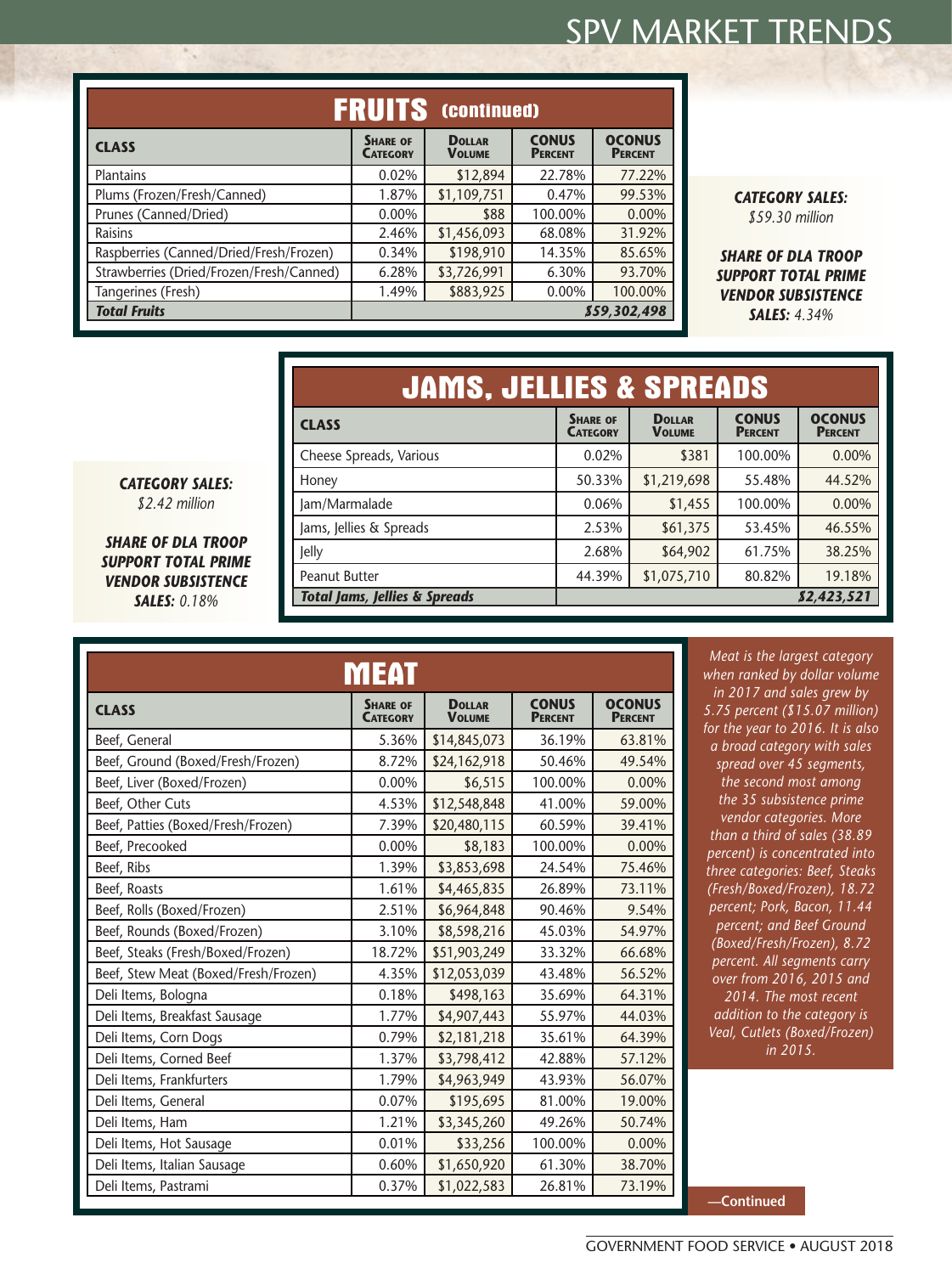|                                     | <b>MEAT</b> (continued)            |                                |                                |                                 |
|-------------------------------------|------------------------------------|--------------------------------|--------------------------------|---------------------------------|
| <b>CLASS</b>                        | <b>SHARE OF</b><br><b>CATEGORY</b> | <b>DOLLAR</b><br><b>VOLUME</b> | <b>CONUS</b><br><b>PERCENT</b> | <b>OCONUS</b><br><b>PERCENT</b> |
| Deli Items, Pepperoni               | 0.29%                              | \$816,505                      | 53.52%                         | 46.48%                          |
| Deli Items, Polish Sausage          | 0.20%                              | \$551,057                      | 54.11%                         | 45.89%                          |
| Deli Items, Poultry Products        | 1.17%                              | \$3,243,255                    | 90.61%                         | 9.39%                           |
| Deli Items, Roast Beef              | 1.04%                              | \$2,887,174                    | 57.06%                         | 42.94%                          |
| Deli Items, Salami                  | 0.29%                              | \$807,853                      | 35.37%                         | 64.63%                          |
| Deli Items, Sausage                 | 3.46%                              | \$9,590,710                    | 52.50%                         | 47.50%                          |
| Deli Items, Smoked Meats            | 0.01%                              | \$18,215                       | 76.34%                         | 23.66%                          |
| Deli Items, Specialty               | 0.07%                              | \$185,463                      | 82.98%                         | 17.02%                          |
| Lamb, General                       | 0.61%                              | \$1,699,236                    | 1.83%                          | 98.17%                          |
| Pork, Bacon                         | 11.44%                             | \$31,724,240                   | 53.01%                         | 46.99%                          |
| Pork, Canadian Bacon                | 0.44%                              | \$1,229,679                    | 65.06%                         | 34.94%                          |
| Pork, Chops (Fresh/Boxed/Frozen)    | 2.63%                              | \$7,290,891                    | 38.96%                         | 61.04%                          |
| Pork, General                       | 1.32%                              | \$3,661,328                    | 54.66%                         | 45.34%                          |
| Pork, Ham                           | 2.96%                              | \$8,211,284                    | 49.80%                         | 50.20%                          |
| Pork, Links (Apple/Cinnamon/Frozen) | 0.10%                              | \$268,394                      | 99.68%                         | 0.32%                           |
| Pork, Loin                          | 2.37%                              | \$6,557,633                    | 74.00%                         | 26.00%                          |
| Pork, Patties                       | 0.11%                              | \$306,905                      | 100.00%                        | 0.00%                           |
| Pork, Precooked                     | 0.04%                              | \$117,724                      | 27.07%                         | 72.93%                          |
| Pork, Ribs                          | 3.78%                              | \$10,489,389                   | 40.36%                         | 59.64%                          |
| Pork, Roasts                        | 0.51%                              | \$1,416,541                    | 1.64%                          | 98.36%                          |
| Veal, Cutlets (Boxed/Frozen)        | 0.50%                              | \$1,395,880                    | 0.02%                          | 99.98%                          |
| Veal, General                       | 0.38%                              | \$1,054,734                    | 100.00%                        | 0.00%                           |
| Veal, Patties                       | 0.42%                              | \$1,177,738                    | 92.95%                         | 7.05%                           |
| <b>Total Meat</b>                   |                                    |                                |                                | \$277,189,266                   |

*CATEGORY SALES: \$277.19 million*

*SHARE OF DLA TROOP SUPPORT TOTAL PRIME VENDOR SUBSISTENCE SALES: 20.30%*

| <b>NON-DAIRY PRODUCTS, SUBSTITUTES</b>       |                                    |                                |                                |                                 |
|----------------------------------------------|------------------------------------|--------------------------------|--------------------------------|---------------------------------|
| <b>CLASS</b>                                 | <b>SHARE OF</b><br><b>CATEGORY</b> | <b>DOLLAR</b><br><b>VOLUME</b> | <b>CONUS</b><br><b>PERCENT</b> | <b>OCONUS</b><br><b>PERCENT</b> |
| <b>Butter Substitutes</b>                    | 0.30%                              | \$21,082                       | 100.00%                        | 0.00%                           |
| Creamers (Non-Dairy)                         | 2.28%                              | \$160,943                      | 99.85%                         | 0.15%                           |
| Dairy/Dairy Substitutes                      | 67.08%                             | \$4,735,577                    | 46.08%                         | 53.92%                          |
| Margarine                                    | 24.07%                             | \$1,699,542                    | 45.51%                         | 54.49%                          |
| Whipped Topping (Non-Dairy)                  | 6.27%                              | \$442,497                      | 36.21%                         | 63.79%                          |
| <b>Total Non-Dairy Products, Substitutes</b> |                                    |                                |                                | 87,059,640                      |
|                                              |                                    |                                |                                |                                 |

*Non-Dairy Products Substitutes is unchanged for 2017.*

> *CATEGORY SALES: \$7.06 million*

*SHARE OF DLA TROOP SUPPORT TOTAL PRIME VENDOR SUBSISTENCE SALES: 0.52%*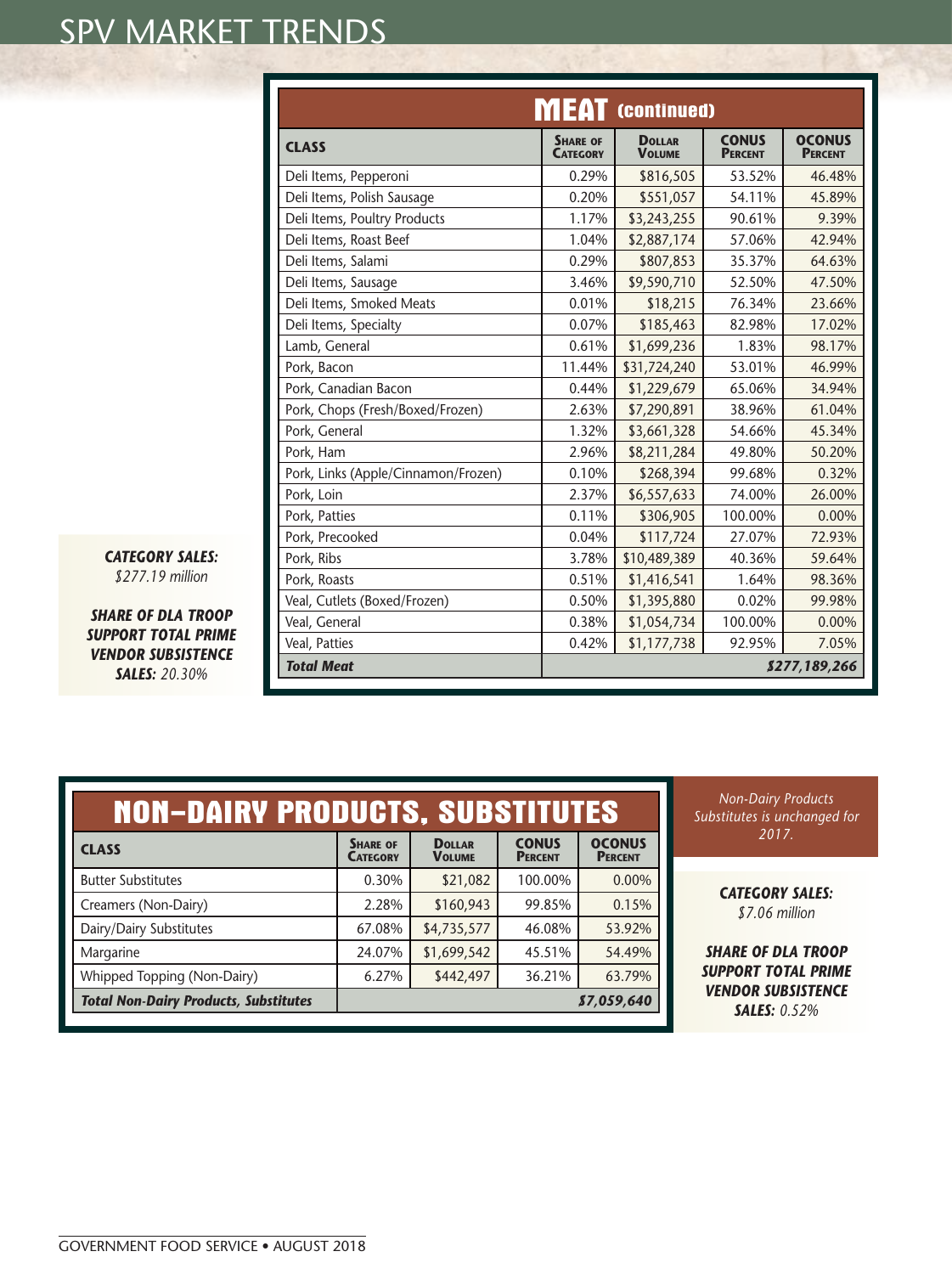*Nuts comprises the same set of nine segments as in 2016, 2015, 2014 and 2013.*

> *CATEGORY SALES: \$6.23 million*

*SHARE OF DLA TROOP SUPPORT TOTAL PRIME VENDOR SUBSISTENCE SALES: 0.46%*

|                   | <b>NUTS</b>                        |                                |                                |                                 |
|-------------------|------------------------------------|--------------------------------|--------------------------------|---------------------------------|
| <b>CLASS</b>      | <b>SHARE OF</b><br><b>CATEGORY</b> | <b>DOLLAR</b><br><b>VOLUME</b> | <b>CONUS</b><br><b>PERCENT</b> | <b>OCONUS</b><br><b>PERCENT</b> |
| Almonds           | 3.55%                              | \$220,982                      | 36.65%                         | 63.35%                          |
| Cashews           | 0.84%                              | \$52,412                       | 72.72%                         | 27.28%                          |
| Mixed Nuts        | 64.30%                             | \$4,003,952                    | 32.63%                         | 67.37%                          |
| Nuts, Other       | $0.00\%$                           | \$128                          | 100.00%                        | $0.00\%$                        |
| Peanuts           | 1.10%                              | \$68,743                       | 55.97%                         | 44.03%                          |
| Pecans            | 14.40%                             | \$896,593                      | 59.80%                         | 40.20%                          |
| Pistachios        | 0.26%                              | \$16,304                       | 43.23%                         | 56.77%                          |
| Sunflower Seeds   | 8.30%                              | \$517,040                      | 96.89%                         | 3.11%                           |
| <b>Walnuts</b>    | 7.24%                              | \$451,072                      | 30.26%                         | 69.74%                          |
| <b>Total Nuts</b> |                                    |                                |                                | 86,227,227                      |

| <b>PASTA, DRY &amp; FROZEN</b>                     |                                    |                                |                                |                                 |
|----------------------------------------------------|------------------------------------|--------------------------------|--------------------------------|---------------------------------|
| <b>CLASS</b>                                       | <b>SHARE OF</b><br><b>CATEGORY</b> | <b>DOLLAR</b><br><b>VOLUME</b> | <b>CONUS</b><br><b>PERCENT</b> | <b>OCONUS</b><br><b>PERCENT</b> |
| Egg Noodles (Dry/Frozen)                           | 24.27%                             | \$1,581,698                    | 52.17%                         | 47.83%                          |
| Fettuccine (Dry/Frozen)                            | 1.13%                              | \$73,405                       | 71.90%                         | 28.10%                          |
| Lasagna (Dry/Frozen)                               | 2.56%                              | \$166,977                      | 71.45%                         | 28.55%                          |
| Linguini (Dry/Frozen)                              | 1.41%                              | \$91,632                       | 90.49%                         | 9.51%                           |
| Macaroni (Dry/Frozen)                              | 19.99%                             | \$1,303,025                    | 67.95%                         | 32.05%                          |
| Mostaccioli (Dry/Frozen)                           | 0.16%                              | \$10,369                       | 100.00%                        | 0.00%                           |
| Pasta (Flavored/Dry)                               | 14.26%                             | \$929,648                      | 64.17%                         | 35.83%                          |
| Pasta Sheets (Dry/Frozen)                          | 0.01%                              | \$545                          | 100.00%                        | 0.00%                           |
| Pasta Shells (Dry/Frozen)                          | 0.45%                              | \$29,497                       | 63.35%                         | 36.65%                          |
| Penne (Dry/Frozen)                                 | 8.00%                              | \$521,392                      | 66.78%                         | 33.22%                          |
| Rigatoni (Dry/Frozen)                              | 0.24%                              | \$15,514                       | 100.00%                        | 0.00%                           |
| Spaghetti (Dry/Frozen)                             | 24.66%                             | \$1,607,572                    | 54.32%                         | 45.68%                          |
| Specialty Pasta (Dry/Frozen)                       | 1.11%                              | \$72,331                       | 65.02%                         | 34.98%                          |
| Vermicelli (Dry/Frozen)                            | 0.67%                              | \$43,968                       | 4.67%                          | 95.33%                          |
| Ziti (Dry/Frozen)                                  | 1.08%                              | \$70,250                       | 93.41%                         | 6.59%                           |
| <b>Total Pasta, Dry &amp; Frozen</b><br>86,517,826 |                                    |                                |                                |                                 |

*Pasta, Dry & Frozen comprised the same 15 segments in 2017 as a year earlier. The most recent change was the addition of Pasta Sheets (Dry/Frozen) in 2015. Sales are concentrated in four segments: Spaghetti (Dry/Frozen), 24.66 percent; Egg Noodles (Dry/Frozen), 24.27 percent; Macaroni (Dry/Frozen), 19.99 percent; and Pasta (Flavored/Dry), 14.26 percent. Combined the four are 83.18 percent of sales for the category.*

> *CATEGORY SALES: \$6.52 million*

*SHARE OF DLA TROOP SUPPORT TOTAL PRIME VENDOR SUBSISTENCE SALES: 0.48%*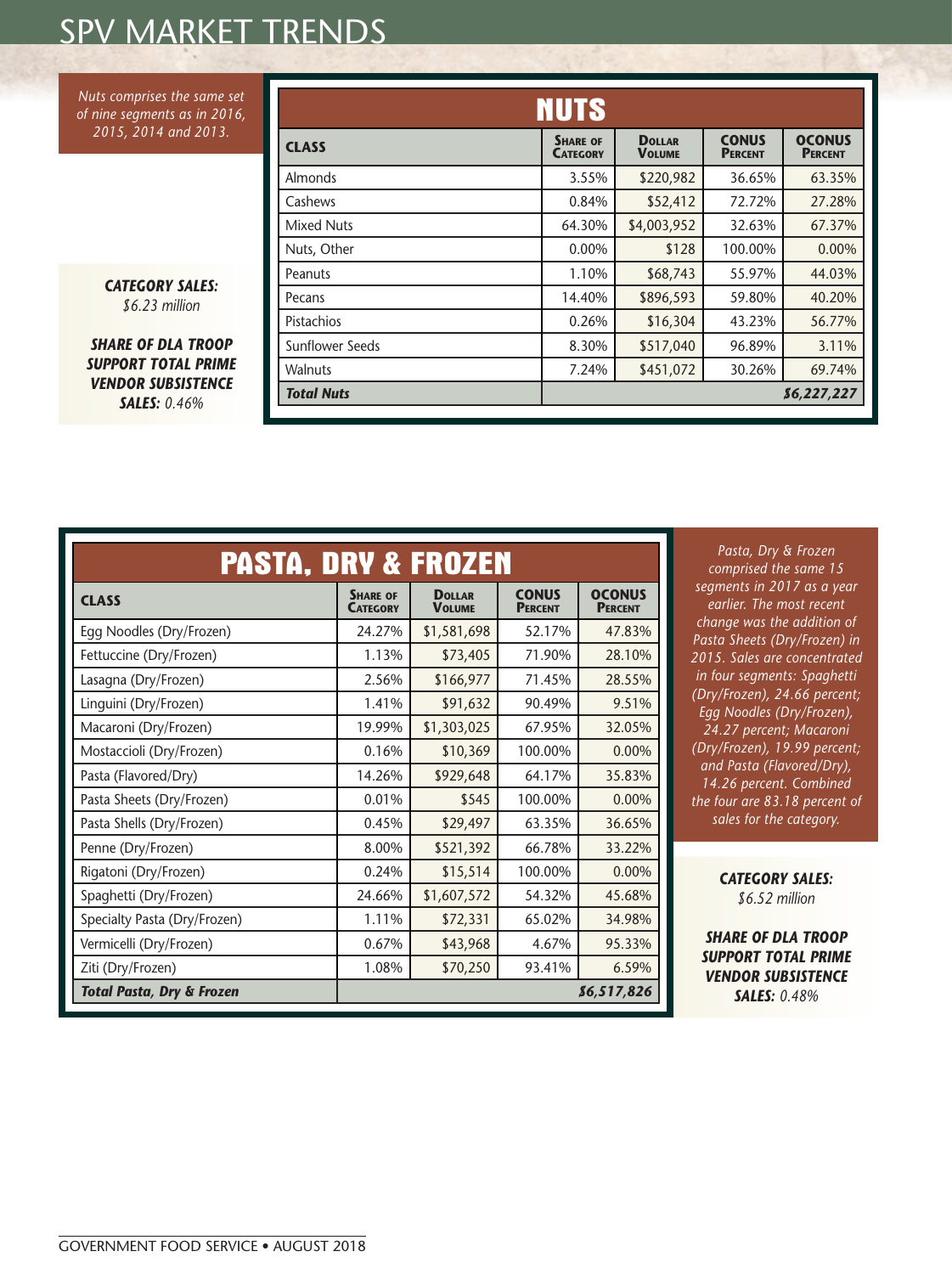|                                        | <b>PORTION PACKS</b>               |                                |                                |                                 |  |
|----------------------------------------|------------------------------------|--------------------------------|--------------------------------|---------------------------------|--|
| <b>CLASS</b>                           | <b>SHARE OF</b><br><b>CATEGORY</b> | <b>DOLLAR</b><br><b>VOLUME</b> | <b>CONUS</b><br><b>PERCENT</b> | <b>OCONUS</b><br><b>PERCENT</b> |  |
| Coco (Portion Packs)                   | 1.43%                              | \$476,786                      | 41.22%                         | 58.78%                          |  |
| Coffee/Decaf-Portion Packs             | 0.93%                              | \$309,408                      | 68.87%                         | 31.13%                          |  |
| <b>Condiments-Portion Packs</b>        | 20.50%                             | \$6,838,404                    | 56.23%                         | 43.77%                          |  |
| <b>Crackers/Bread Products</b>         | 0.03%                              | \$11,004                       | 100.00%                        | 0.00%                           |  |
| Dairy/Dairy Subs, Portion Packs        | 19.79%                             | \$6,603,118                    | 45.19%                         | 54.81%                          |  |
| Jams/Jelly/Honey Spread, Portion Packs | 27.56%                             | \$9,193,246                    | 66.72%                         | 33.28%                          |  |
| Juices/Drinks (Portion Packs)          | 3.78%                              | \$1,261,021                    | 7.82%                          | 92.18%                          |  |
| <b>Portion Packs</b>                   | 9.61%                              | \$3,207,303                    | 1.18%                          | 98.82%                          |  |
| Salad Dressings, Portion Packs         | 12.63%                             | \$4,212,798                    | 100.00%                        | 0.00%                           |  |
| Sauces (Portion Packs)                 | 3.74%                              | \$1,248,026                    | 39.75%                         | 60.25%                          |  |
| Soups (Portion Packs)                  | 0.00%                              | \$620                          | 100.00%                        | 0.00%                           |  |
| <b>Total Portion Packs</b>             |                                    |                                |                                | 833,361,736                     |  |

*Portion Packs comprises the same 11 segments as in 2016, 2015, 2014 and 2013. The most recent change in the category lineup was the addition of Soups (Portion Packs) in 2013.*

> *CATEGORY SALES: \$33.36 million*

*SHARE OF DLA TROOP SUPPORT TOTAL PRIME VENDOR SUBSISTENCE SALES: 2.44%*

*Potatoes comprised the same 12 segments as in 2016, 2015, 2014 and 2013. Sales continue to be concentrated into Potatoes, French Fries, Frozen, and Potatoes, Hash Brown (Fresh/Frozen/ Mix). Both segments are 63.73 percent of category sales compared with 22.29 percent for the two next largest segments, Potatoes, Whole, (12.43 percent) and Potatoes, Mashed Instant/ Dry, (9.86 percent), which when combined amount to less than half the share of the two category leaders.*

 $\mathcal{L}_{\mathcal{A}}$ 

*CATEGORY SALES: \$33.79 million*

*SHARE OF DLA TROOP SUPPORT TOTAL PRIME VENDOR SUBSISTENCE SALES: 2.47%*

| <b>POTATOES</b>                                        |                                    |                                |                                |                                 |  |
|--------------------------------------------------------|------------------------------------|--------------------------------|--------------------------------|---------------------------------|--|
| <b>CLASS</b>                                           | <b>SHARE OF</b><br><b>CATEGORY</b> | <b>DOLLAR</b><br><b>VOLUME</b> | <b>CONUS</b><br><b>PERCENT</b> | <b>OCONUS</b><br><b>PERCENT</b> |  |
| Potato Skins, Frozen                                   | 0.22%                              | \$75,497                       | 72.39%                         | 27.61%                          |  |
| Potatoes                                               | 1.19%                              | \$401,732                      | 17.73%                         | 82.27%                          |  |
| Potatoes Au Gratin (Frozen/Mix/Dry)                    | 0.16%                              | \$55,440                       | 100.00%                        | 0.00%                           |  |
| Potatoes, Diced                                        | 4.59%                              | \$1,551,287                    | 65.18%                         | 34.82%                          |  |
| Potatoes, French Fries, Frozen                         | 33.94%                             | \$11,468,310                   | 58.88%                         | 41.12%                          |  |
| Potatoes, Hash Brown (Fresh/Frozen/Mix)                | 29.79%                             | \$10,063,735                   | 58.62%                         | 41.38%                          |  |
| Potatoes, Mashed Instant/Dry                           | 9.86%                              | \$3,330,502                    | 59.72%                         | 40.28%                          |  |
| Potatoes, Scalloped                                    | 0.34%                              | \$113,894                      | 100.00%                        | 0.00%                           |  |
| Potatoes, Seasoned Fries, Frozen                       | 0.40%                              | \$135,613                      | 100.00%                        | 0.00%                           |  |
| Potatoes, Sliced (Canned/Frozen/Mix/Dry)               | 2.70%                              | \$912,981                      | 87.06%                         | 12.94%                          |  |
| Potatoes, Sweet/Yams (Canned/Fresh/<br>Frozen/Mix/Dry) | 4.37%                              | \$1,475,594                    | 41.91%                         | 58.09%                          |  |
| Potatoes, Whole                                        | 12.43%                             | \$4,201,017                    | 1.98%                          | 98.02%                          |  |
| <b>Total Potatoes</b><br>\$33,785,601                  |                                    |                                |                                |                                 |  |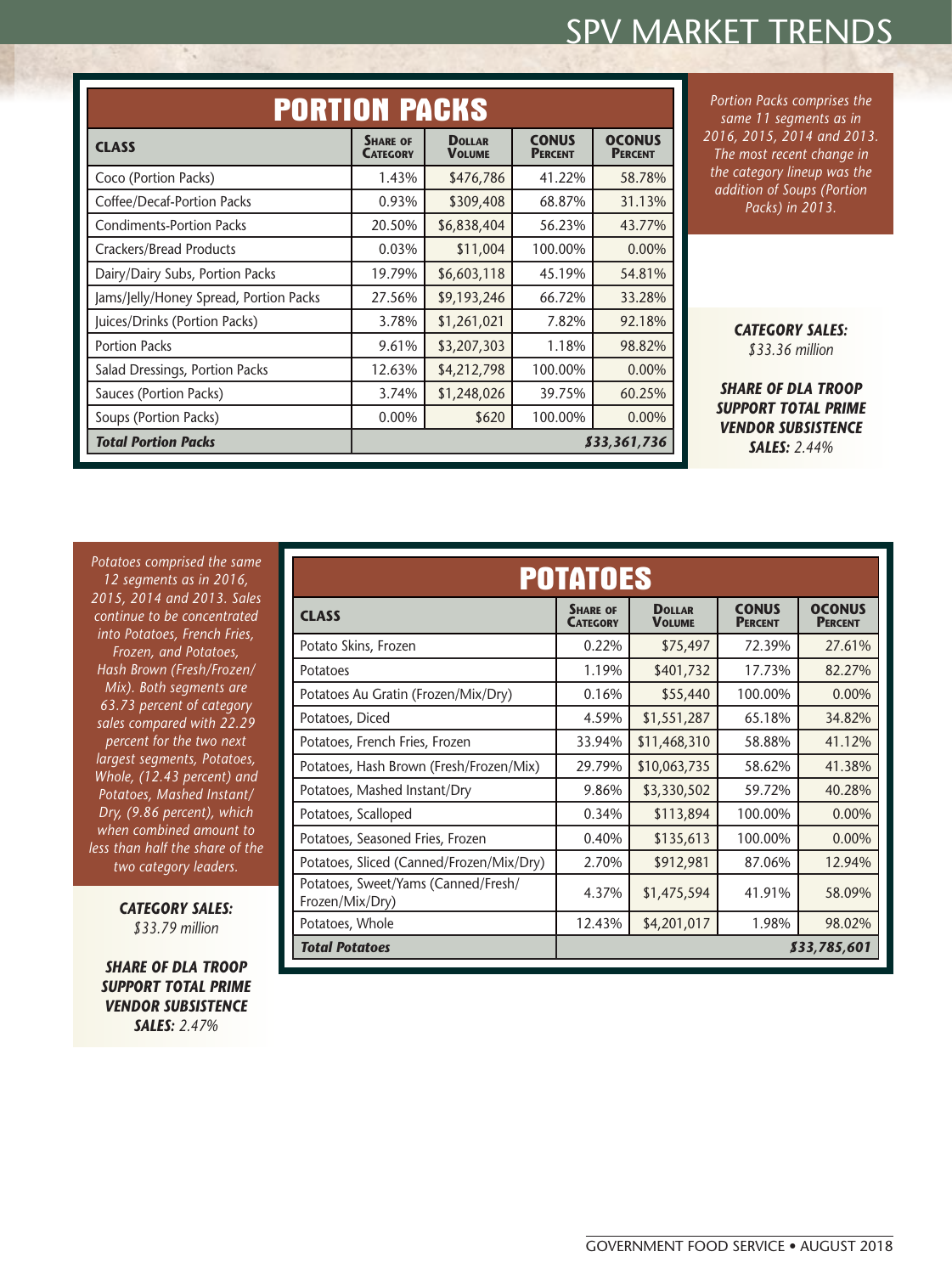|                                                     | <b>POULTRY</b>                     |                                |                                |                                 |
|-----------------------------------------------------|------------------------------------|--------------------------------|--------------------------------|---------------------------------|
| <b>CLASS</b>                                        | <b>SHARE OF</b><br><b>CATEGORY</b> | <b>DOLLAR</b><br><b>VOLUME</b> | <b>CONUS</b><br><b>PERCENT</b> | <b>OCONUS</b><br><b>PERCENT</b> |
| Chicken (Breaded/Frozen/Precooked/<br>Ground)       | 8.96%                              | \$13,282,644                   | 60.88%                         | 39.12%                          |
| Chicken Breasts (Frozen/Refrigerated)               | 28.58%                             | \$42,352,489                   | 48.86%                         | 51.14%                          |
| Chicken Cutlets (Frozen/Refrigerated)               | 0.00%                              | \$1,818                        | 100.00%                        | $0.00\%$                        |
| Chicken Patties (Frozen/Refrigerated)               | 1.52%                              | \$2,256,390                    | 46.37%                         | 53.63%                          |
| Chicken Pieces (Frozen/Gasflushed/<br>Refrigerated) | 35.94%                             | \$53,253,467                   | 38.47%                         | 61.53%                          |
| Chicken, Diced                                      | 2.22%                              | \$3,291,333                    | 58.92%                         | 41.08%                          |
| Chickens, Whole (Frozen/Refrigerated)               | 0.37%                              | \$546,447                      | 73.15%                         | 26.85%                          |
| Duck (Frozen/Refrigerated)                          | 0.01%                              | \$20,978                       | 22.33%                         | 77.67%                          |
| <b>Poultry Franks</b>                               | 0.08%                              | \$115,951                      | 93.36%                         | 6.64%                           |
| Poultry, Pulled Meat (Frozen)                       | 0.68%                              | \$1,001,147                    | 30.65%                         | 69.35%                          |
| Rock Cornish Hen (Frozen/Refrigerated)              | 3.10%                              | \$4,586,322                    | 15.89%                         | 84.11%                          |
| Turkey                                              | 0.00%                              | \$3,703                        | 100.00%                        | 0.00%                           |
| Turkey Breast (Frozen/Refrigerated)                 | 5.83%                              | \$8,631,815                    | 36.81%                         | 63.19%                          |
| Turkey Ham (Frozen)                                 | 0.04%                              | \$56,975                       | 70.01%                         | 29.99%                          |
| Turkey Roast (Frozen/Refrigerated)                  | 3.62%                              | \$5,356,632                    | 56.15%                         | 43.85%                          |
| Turkey Roll (Frozen/Refrigerated)                   | 0.00%                              | \$4,655                        | 100.00%                        | 0.00%                           |
| <b>Turkey Sausage</b>                               | 3.79%                              | \$5,612,579                    | 52.86%                         | 47.14%                          |
| Turkey, Diced (Frozen/Refrigerated)                 | 0.21%                              | \$309,792                      | 86.22%                         | 13.78%                          |
| Turkey, Ground (Boxed/Frozen)                       | 1.35%                              | \$2,005,361                    | 70.16%                         | 29.84%                          |
| Turkey, Patties (Frozen)                            | 1.43%                              | \$2,113,732                    | 37.07%                         | 62.93%                          |
| Turkey, Pieces (Frozen)                             | 0.03%                              | \$40,909                       | 65.54%                         | 34.46%                          |
| Turkey, Whole (Frozen/Refrigerated)                 | 0.55%                              | \$821,062                      | 27.79%                         | 72.21%                          |
| Turkey/Chicken Bacon                                | 1.69%                              | \$2,502,134                    | 44.72%                         | 55.28%                          |
| <b>Total Poultry</b>                                |                                    |                                |                                | \$148,168,333                   |

*Poultry is the second-largest category by dollar volume and comprised the same 23 segments as it did in 2016, 2015 and 2014. Sales rose 7.65 percent (\$10.5 million) from \$137.64 million in 2016. The largest of the Poultry segments is Chicken Pieces (Frozen/Gasflushed/ Refrigerated) with 35.94 percent of sales followed by Chicken Breasts (Frozen/ Refrigerated) in second with 28.58 percent and Chicken (Breaded/Frozen/Precooked/ Ground) in third with 8.96 percent. Combined, these three segments are 73.48 percent of the category's dollar volume.*

> *CATEGORY SALES: \$148.17 million*

*SHARE OF DLA TROOP SUPPORT TOTAL PRIME VENDOR SUBSISTENCE SALES: 10.85%*

|                      | RICE                               |                                |                                |                                 |
|----------------------|------------------------------------|--------------------------------|--------------------------------|---------------------------------|
| <b>CLASS</b>         | <b>SHARE OF</b><br><b>CATEGORY</b> | <b>DOLLAR</b><br><b>VOLUME</b> | <b>CONUS</b><br><b>PERCENT</b> | <b>OCONUS</b><br><b>PERCENT</b> |
| Pilaf                | 1.73%                              | \$242,194                      | 80.50%                         | 19.50%                          |
| Rice, Brown          | 10.85%                             | \$1,516,863                    | 59.99%                         | 40.01%                          |
| Rice, Ethnic Flavors | 1.58%                              | \$220,285                      | 71.14%                         | 28.86%                          |
| Rice, Flavored       | 20.28%                             | \$2,834,521                    | 34.88%                         | 65.12%                          |
| Rice, Instant        | 0.02%                              | \$3,125                        | 100.00%                        | 0.00%                           |
| Rice, Parboiled      | 28.49%                             | \$3,981,125                    | 53.40%                         | 46.60%                          |
| Rice, White          | 29.53%                             | \$4,126,943                    | 3.74%                          | 96.26%                          |
| Rice, Wild           | 7.51%                              | \$1,048,812                    | 77.54%                         | 22.46%                          |
| <b>Total Rice</b>    |                                    |                                |                                | 813,973,868                     |

*CATEGORY SALES: \$13.97 million*

*SHARE OF DLA TROOP SUPPORT TOTAL PRIME VENDOR SUBSISTENCE SALES: 1.02%*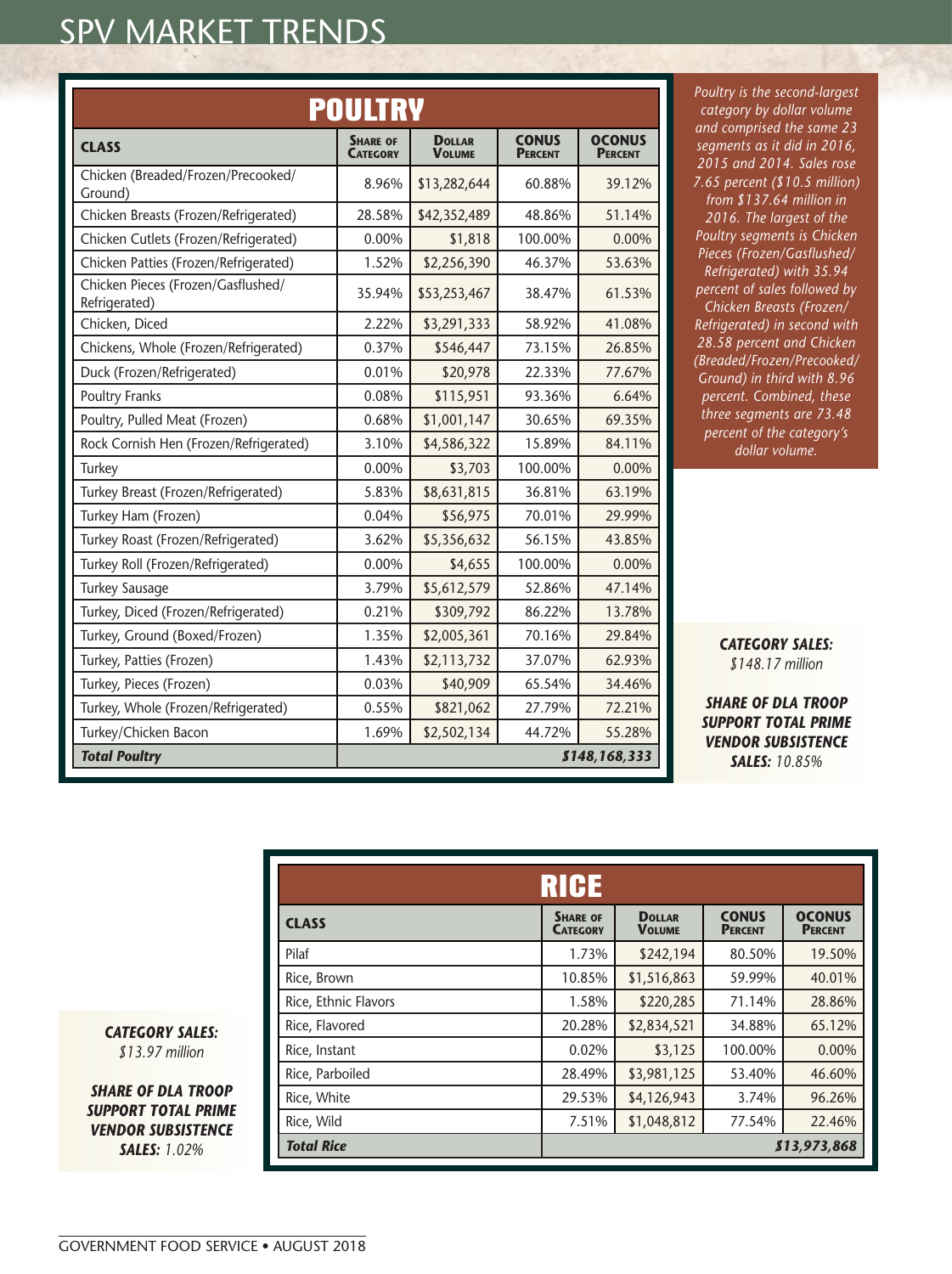| <b>SALAD DRESSINGS</b>            |                                    |                                |                                |                                 |
|-----------------------------------|------------------------------------|--------------------------------|--------------------------------|---------------------------------|
| <b>CLASS</b>                      | <b>SHARE OF</b><br><b>CATEGORY</b> | <b>DOLLAR</b><br><b>VOLUME</b> | <b>CONUS</b><br><b>PERCENT</b> | <b>OCONUS</b><br><b>PERCENT</b> |
| 1000 Island Dressing              | 9.37%                              | \$447,414                      | 60.53%                         | 39.47%                          |
| <b>Bleu Cheese Salad Dressing</b> | 7.79%                              | \$371,796                      | 69.55%                         | 30.45%                          |
| <b>Buttermilk Salad Dressing</b>  | 0.13%                              | \$6,252                        | 100.00%                        | 0.00%                           |
| <b>Caesar Salad Dressing</b>      | 9.92%                              | \$473,649                      | 68.38%                         | 31.62%                          |
| Dressing, Slaw                    | 0.65%                              | \$31,035                       | 89.25%                         | 10.75%                          |
| French Salad Dressing             | 6.06%                              | \$289,569                      | 67.73%                         | 32.27%                          |
| Italian Salad Dressing            | 17.75%                             | \$847,402                      | 52.52%                         | 47.48%                          |
| Ranch Salad Dressing              | 30.07%                             | \$1,435,921                    | 67.91%                         | 32.09%                          |
| Salad Dressing                    | 9.86%                              | \$470,664                      | 70.65%                         | 29.35%                          |
| Vinaigrette Salad Dressing        | 8.40%                              | \$401,115                      | 57.21%                         | 42.79%                          |
| <b>Total Salad Dressings</b>      |                                    |                                |                                | 84,774,815                      |

*Salad Dressing comprised the same 10 segments that made up the category in 2016, 2015, 2014 and 2013. Ranch Salad Dressing is the category leader with 30.07 percent of sales, followed by Italian Salad Dressing (17.75 percent).*

> *CATEGORY SALES: \$4.77 million*

*SHARE OF DLA TROOP SUPPORT TOTAL PRIME VENDOR SUBSISTENCE SALES: 0.35%*

*Salads, Prepared, comprises the same assortment since 2015 when Ham Salad became the most recent addition to the category. This latest addition came two years after Egg Salad and Salads (Prepared) each joined the category in 2013. Traditional favorites Potato Salad and Macaroni Salad are the category leaders, combining for 53.49 percent of its sales, which grew 16.99 percent (\$459,263) in 2017 from \$2.7 million in 2016.*

 $\mathcal{L}_{\mathcal{A}}$ 

*CATEGORY SALES: \$3.16 million*

*SHARE OF DLA TROOP SUPPORT TOTAL PRIME VENDOR SUBSISTENCE SALES: 0.23%*

|                                             | <b>SALADS, PREPARED</b>            |                                |                                |                                 |
|---------------------------------------------|------------------------------------|--------------------------------|--------------------------------|---------------------------------|
| <b>CLASS</b>                                | <b>SHARE OF</b><br><b>CATEGORY</b> | <b>DOLLAR</b><br><b>VOLUME</b> | <b>CONUS</b><br><b>PERCENT</b> | <b>OCONUS</b><br><b>PERCENT</b> |
| <b>Bean Salad</b>                           | 2.90%                              | \$91,763                       | 74.46%                         | 25.54%                          |
| Chicken Salad                               | 3.06%                              | \$96,769                       | 100.00%                        | 0.00%                           |
| Coleslaw                                    | 8.11%                              | \$256,422                      | 97.70%                         | 2.30%                           |
| Egg Salad                                   | 0.13%                              | \$4,252                        | 100.00%                        | 0.00%                           |
| <b>Fruit Salad</b>                          | 12.53%                             | \$396,260                      | 100.00%                        | 0.00%                           |
| Garden Salad                                | 0.01%                              | \$404                          | 100.00%                        | 0.00%                           |
| Ham Salad                                   | 0.00%                              | \$134                          | 100.00%                        | 0.00%                           |
| Macaroni Salad                              | 22.77%                             | \$720,053                      | 100.00%                        | 0.00%                           |
| Pasta Salad                                 | 11.08%                             | \$350,504                      | 100.00%                        | 0.00%                           |
| Potato Salad                                | 30.72%                             | \$971,606                      | 100.00%                        | 0.00%                           |
| Salads (Prepared)                           | 0.62%                              | \$19,573                       | 100.00%                        | 0.00%                           |
| Seafood/Shrimp Salad                        | 0.88%                              | \$27,760                       | 100.00%                        | 0.00%                           |
| Tuna Salad                                  | 5.07%                              | \$160,485                      | 100.00%                        | 0.00%                           |
| Vegetable Salad                             | 2.10%                              | \$66,435                       | 62.67%                         | 37.33%                          |
| <b>Total Salads, Prepared</b><br>83,162,421 |                                    |                                |                                |                                 |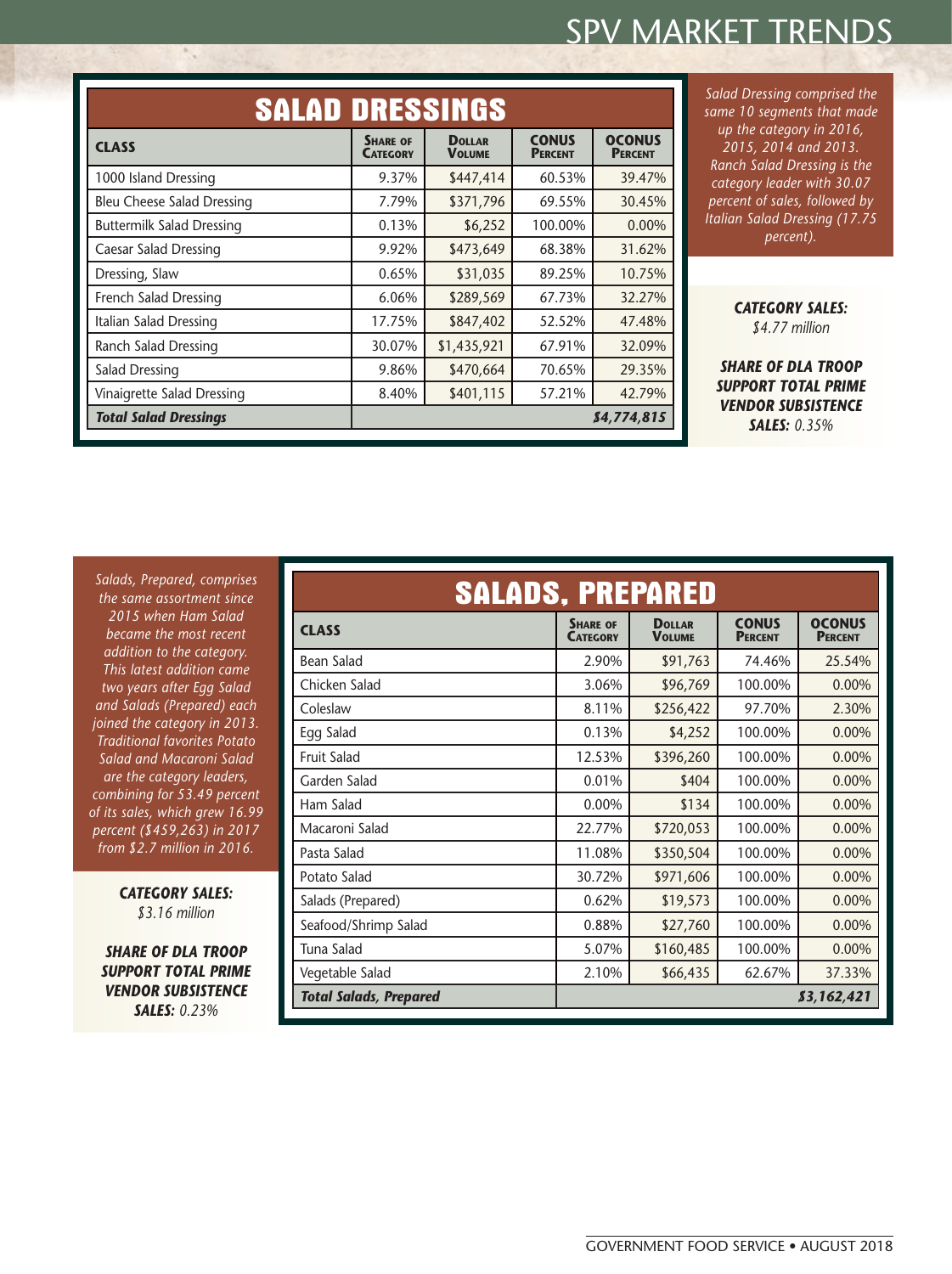| <b>SAUCES &amp; BASES</b>      |                                    |                                |                                |                                 |
|--------------------------------|------------------------------------|--------------------------------|--------------------------------|---------------------------------|
| <b>CLASS</b>                   | <b>SHARE OF</b><br><b>CATEGORY</b> | <b>DOLLAR</b><br><b>VOLUME</b> | <b>CONUS</b><br><b>PERCENT</b> | <b>OCONUS</b><br><b>PERCENT</b> |
| Alfredo Sauce                  | 3.22%                              | \$662,110                      | 64.57%                         | 35.43%                          |
| <b>Barbecue Sauce</b>          | 15.28%                             | \$3,137,585                    | 38.87%                         | 61.13%                          |
| <b>Beef Base</b>               | 4.74%                              | \$972,666                      | 72.04%                         | 27.96%                          |
| <b>Browning Sauces</b>         | 0.13%                              | \$26,168                       | 78.80%                         | 21.20%                          |
| <b>Cheese Sauce</b>            | 10.76%                             | \$2,209,956                    | 41.18%                         | 58.82%                          |
| Chicken Base                   | 10.17%                             | \$2,088,944                    | 43.20%                         | 56.80%                          |
| Clam Base                      | 0.01%                              | \$2,631                        | 100.00%                        | 0.00%                           |
| Enchilada Sauce                | 1.27%                              | \$260,746                      | 41.71%                         | 58.29%                          |
| Gravy                          | 10.87%                             | \$2,231,676                    | 61.49%                         | 38.51%                          |
| Ham Base                       | 0.19%                              | \$39,604                       | 84.28%                         | 15.72%                          |
| Hollandaise Sauce              | 0.02%                              | \$4,251                        | 87.79%                         | 12.21%                          |
| Marinade/Glaze                 | 0.01%                              | \$1,509                        | 38.78%                         | 61.22%                          |
| Marinara Sauce                 | 5.61%                              | \$1,152,675                    | 72.24%                         | 27.76%                          |
| Pesto Sauce                    | 0.63%                              | \$128,508                      | 96.83%                         | 3.17%                           |
| Picante Sauce                  | 1.70%                              | \$349,008                      | 83.82%                         | 16.18%                          |
| Pizza Sauce                    | 2.59%                              | \$530,946                      | 65.37%                         | 34.63%                          |
| Pork Base                      | 0.01%                              | \$1,469                        | 100.00%                        | 0.00%                           |
| Sauces & Bases                 | 1.24%                              | \$255,090                      | 58.51%                         | 41.49%                          |
| Seafood Sauce                  | 0.05%                              | \$10,550                       | 75.35%                         | 24.65%                          |
| Soup Base                      | 0.70%                              | \$143,312                      | 25.44%                         | 74.56%                          |
| Spaghetti Sauce                | 1.85%                              | \$379,516                      | 47.87%                         | 52.13%                          |
| <b>Specialty Sauces</b>        | 1.91%                              | \$391,234                      | 61.42%                         | 38.58%                          |
| <b>Steak Sauce</b>             | 9.50%                              | \$1,951,314                    | 34.37%                         | 65.63%                          |
| Sweet & Sour Sauce             | 1.58%                              | \$325,357                      | 58.29%                         | 41.71%                          |
| Teriyaki Sauce                 | 2.19%                              | \$448,708                      | 46.30%                         | 53.70%                          |
| <b>Tomato Paste</b>            | 9.36%                              | \$1,921,157                    | 30.76%                         | 69.24%                          |
| <b>Tomato Sauce</b>            | 3.56%                              | \$731,311                      | 26.03%                         | 73.97%                          |
| <b>Turkey Base</b>             | 0.01%                              | \$2,512                        | 100.00%                        | 0.00%                           |
| Vegetarian Base                | 0.36%                              | \$73,375                       | 90.95%                         | 9.05%                           |
| <b>White Sauce</b>             | 0.49%                              | \$101,377                      | 57.73%                         | 42.27%                          |
| <b>Total Sauces &amp; Base</b> |                                    |                                |                                | \$20,535,265                    |

*Sauces & Bases comprised 30 segments in 2017, the same quantity and assortment as in 2016, which was one fewer than a year earlier with the absence of Seafood Base. It is the sixth-largest subsistence prime vendor category when ranked by number of segments. It ranks 17th in sales among the 35 categories. The top five segments by dollar volume (Barbecue Sauce, Gravy, Cheese Sauce, Chicken Base and Steak Sauce) combine for 56.58 percent of sales in the category.*

> *CATEGORY SALES: \$20.54 million*

*SHARE OF DLA TROOP SUPPORT TOTAL PRIME VENDOR SUBSISTENCE SALES: 1.50%*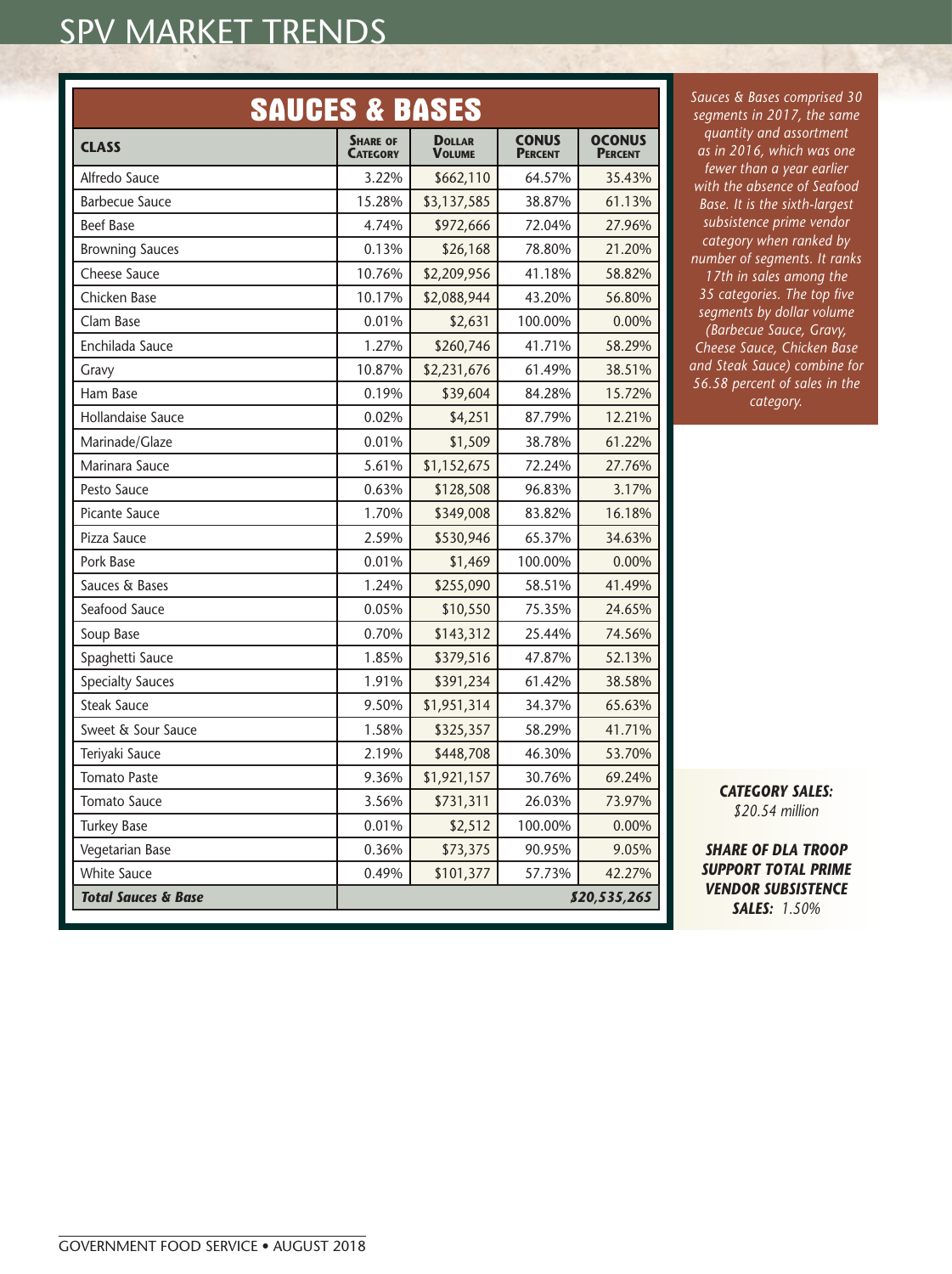*Snack Foods is the 10th-largest category when ranked by dollar volume in 2017, up from 12th-largest in 2016 and 15th-largest in 2015. Its 11 segments are unchanged since 2012.*

> *CATEGORY SALES: \$35.78 million*

*SHARE OF DLA TROOP SUPPORT TOTAL PRIME VENDOR SUBSISTENCE SALES: 2.62%*

|                              | <b>SNACK FOODS</b>                 |                                |                                |                                 |
|------------------------------|------------------------------------|--------------------------------|--------------------------------|---------------------------------|
| <b>CLASS</b>                 | <b>SHARE OF</b><br><b>CATEGORY</b> | <b>DOLLAR</b><br><b>VOLUME</b> | <b>CONUS</b><br><b>PERCENT</b> | <b>OCONUS</b><br><b>PERCENT</b> |
| <b>Bar Snacks</b>            | 58.39%                             | \$20,893,873                   | 59.42%                         | 40.58%                          |
| Candy (Snack Foods)          | 2.69%                              | \$962,583                      | 33.53%                         | 66.47%                          |
| Cookies, Ready-To-Eat        | 6.57%                              | \$2,349,638                    | 75.34%                         | 24.66%                          |
| Corn/Tortilla Chips          | 4.65%                              | \$1,665,003                    | 50.55%                         | 49.45%                          |
| Crackers (Snack Foods)       | 3.62%                              | \$1,296,937                    | 75.67%                         | 24.33%                          |
| <b>Marshmallows</b>          | 0.38%                              | \$134,387                      | 55.52%                         | 44.48%                          |
| Popcorn                      | 0.26%                              | \$92,638                       | 71.70%                         | 28.30%                          |
| Potato Chips (Snack Foods)   | 18.50%                             | \$6,618,766                    | 49.00%                         | 51.00%                          |
| Pretzels                     | 0.90%                              | \$321,755                      | 66.70%                         | 33.30%                          |
| <b>Snack Mixes</b>           | 3.06%                              | \$1,093,983                    | 81.43%                         | 18.57%                          |
| <b>Specialty Snack Foods</b> | 0.98%                              | \$351,096                      | 64.66%                         | 35.34%                          |
| <b>Total Snack Foods</b>     | 835,780,659                        |                                |                                |                                 |

|                                                      | <b>SOUPS</b>                       |                                |                                |                                 |
|------------------------------------------------------|------------------------------------|--------------------------------|--------------------------------|---------------------------------|
| <b>CLASS</b>                                         | <b>SHARE OF</b><br><b>CATEGORY</b> | <b>DOLLAR</b><br><b>VOLUME</b> | <b>CONUS</b><br><b>PERCENT</b> | <b>OCONUS</b><br><b>PERCENT</b> |
| Bean Soup (Canned/Frozen/Mix/Dry)                    | 1.05%                              | \$90,641                       | 89.24%                         | 10.76%                          |
| Beef Broth (Low-Sodium/Canned/Frozen/<br>Mix/Dry)    | 0.01%                              | \$489                          | 100.00%                        | $0.00\%$                        |
| Beef Soup (Canned/Frozen/Low-Sodium/<br>Mix/Dry)     | 12.73%                             | \$1,099,388                    | 48.12%                         | 51.88%                          |
| Bouillon (Low-Sodium, Mix/Dry)                       | 0.01%                              | \$1,052                        | 100.00%                        | 0.00%                           |
| Broccoli Soup (Canned/Frozen/Mix/Dry)                | 7.58%                              | \$654,445                      | 68.05%                         | 31.95%                          |
| Cheese Soup                                          | 0.02%                              | \$1,938                        | 100.00%                        | 0.00%                           |
| Chicken Broth (Low-Sodium/Canned/<br>Frozen/Mix/Dry) | 2.87%                              | \$248,134                      | 99.52%                         | 0.48%                           |
| Chicken Soup (Canned/Frozen/<br>Low-Sodium/Mix/Dry)  | 26.91%                             | \$2,325,241                    | 62.90%                         | 37.10%                          |
| Chili Soup (Canned/Frozen/Mix/Dry)                   | 0.11%                              | \$9,479                        | 100.00%                        | 0.00%                           |
| Chowder, Clam                                        | 7.38%                              | \$637,743                      | 54.15%                         | 45.85%                          |
| Chowder, Corn                                        | 0.10%                              | \$8,333                        | 100.00%                        | $0.00\%$                        |
| Chowder, Manhattan                                   | 0.05%                              | \$3,916                        | 100.00%                        | 0.00%                           |
| Chowder, New England (Canned/Frozen/<br>Mix/Dry)     | 0.97%                              | \$84,059                       | 96.36%                         | 3.64%                           |
| Cream Soup (Canned/Frozen/<br>Low-Sodium/Mix/Dry)    | 0.01%                              | \$536                          | 100.00%                        | 0.00%                           |
| Gumbo (Canned/Frozen/Mix/Dry)                        | 3.87%                              | \$334,441                      | 74.26%                         | 25.74%                          |
| Lentil Soup (Canned/Frozen/Mix/Dry)                  | 0.50%                              | \$43,560                       | 7.23%                          | 92.77%                          |
| Minestrone (Canned/Frozen/Mix/Dry)                   | 8.45%                              | \$730,182                      | 48.66%                         | 51.34%                          |
| Mushroom Soup (Canned/Frozen/Mix/<br>Dry)            | 6.10%                              | \$526,944                      | 55.91%                         | 44.09%                          |
| Onion Soup (Canned/Frozen/Mix/Dry)                   | 0.64%                              | \$55,106                       | 93.91%                         | 6.09%                           |
| Pea Soup (Canned/Frozen/Mix/Dry)                     | 0.50%                              | \$43,236                       | 79.69%                         | 20.31%                          |

*Soups ranks 11th among the 35 Prime Vendor categories in the number of segments it contains. It comprised 25 segments in 2017, the same quantity and assortment as in 2016 and 2015 when three segments were added: Bouillon (Low-Sodium, Mix/ Dry), Cream Soup (Canned/ Frozen/Low-Sodium/Mix/Dry) and Lentil Soup (Canned/ Frozen/Mix/Dry). Sales in the category are concentrated into the Chicken Soup (Canned/Frozen/Low-Sodium and Beef Soup (Canned/ Frozen/Low-Sodium), which make up 39.64 percent of the total. Otherwise, sales are spread across the many remaining segments.*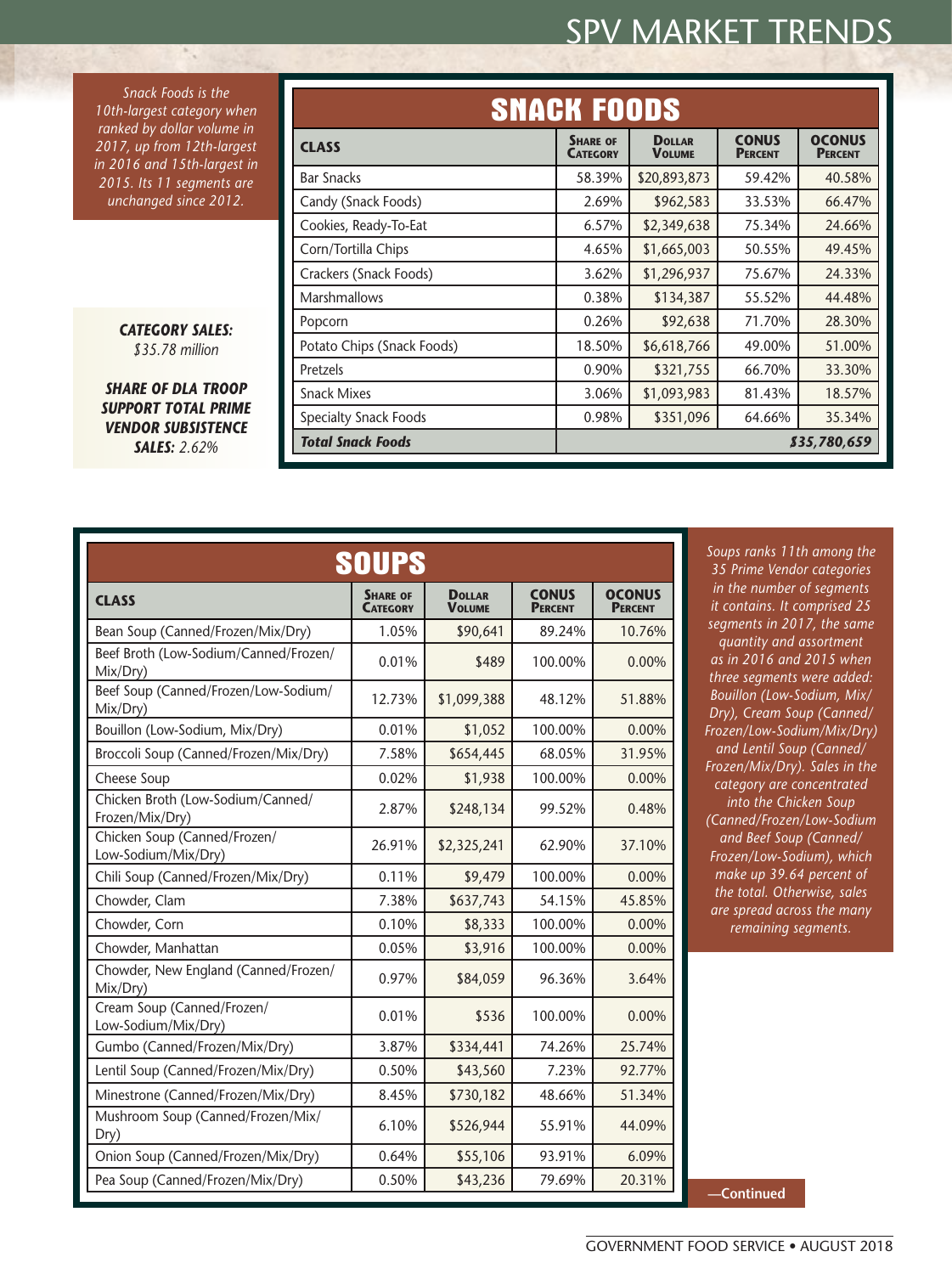| <b>CATEGORY SALES:</b> |  |
|------------------------|--|
| \$8.64 million         |  |

*SHARE OF DLA TROOP SUPPORT TOTAL PRIME VENDOR SUBSISTENCE SALES: 0.63%*

|                                      | <b>SPICES &amp; SEASONINGS</b>     |                                |                                |                                 |  |
|--------------------------------------|------------------------------------|--------------------------------|--------------------------------|---------------------------------|--|
| <b>CLASS</b>                         | <b>SHARE OF</b><br><b>CATEGORY</b> | <b>DOLLAR</b><br><b>VOLUME</b> | <b>CONUS</b><br><b>PERCENT</b> | <b>OCONUS</b><br><b>PERCENT</b> |  |
| Capers                               | 0.02%                              | \$1,885                        | 100.00%                        | 0.00%                           |  |
| Chili Peppers                        | 0.27%                              | \$28,304                       | 88.57%                         | 11.43%                          |  |
| Chili Powder                         | 2.85%                              | \$295,760                      | 29.63%                         | 70.37%                          |  |
| Cinnamon                             | 1.13%                              | \$117,179                      | 44.14%                         | 55.86%                          |  |
| Cloves                               | 0.38%                              | \$39,026                       | 29.97%                         | 70.03%                          |  |
| Ethnic Spices & Seasonings           | 8.98%                              | \$933,304                      | 36.54%                         | 63.46%                          |  |
| <b>Extracts</b>                      | 1.39%                              | \$144,171                      | 58.36%                         | 41.64%                          |  |
| <b>Flavor Enhancers</b>              | 0.24%                              | \$24,454                       | 52.98%                         | 47.02%                          |  |
| Lemon Flavoring                      | 0.05%                              | \$4,874                        | 100.00%                        | 0.00%                           |  |
| Old Bay Spice                        | 0.78%                              | \$80,881                       | 70.05%                         | 29.95%                          |  |
| Oregano                              | 1.37%                              | \$142,307                      | 41.65%                         | 58.35%                          |  |
| Paprika Spice/Paste                  | 4.18%                              | \$434,242                      | 31.31%                         | 68.69%                          |  |
| Pepper (Spices)                      | 27.09%                             | \$2,814,054                    | 46.22%                         | 53.78%                          |  |
| Sage                                 | 0.05%                              | \$5,039                        | 80.42%                         | 19.58%                          |  |
| Salt (Spices)                        | 3.93%                              | \$407,950                      | 44.95%                         | 55.05%                          |  |
| Seasoned Salt                        | 1.24%                              | \$129,052                      | 97.62%                         | 2.38%                           |  |
| Sesame Seed                          | 0.31%                              | \$32,726                       | 45.54%                         | 54.46%                          |  |
| Spice Mixes/Blends                   | 3.28%                              | \$340,500                      | 46.48%                         | 53.52%                          |  |
| Spice, Basil                         | 0.87%                              | \$90,108                       | 52.22%                         | 47.78%                          |  |
| Spice, Bay Leaves                    | 0.61%                              | \$63,585                       | 37.82%                         | 62.18%                          |  |
| Spice, Celery Salt                   | 0.03%                              | \$2,772                        | 84.60%                         | 15.40%                          |  |
| Spice, Celery Seed                   | 0.01%                              | \$1,215                        | 100.00%                        | 0.00%                           |  |
| Spice, Chives                        | 0.14%                              | \$14,148                       | 84.65%                         | 15.35%                          |  |
| Spice, Cilantro                      | 0.28%                              | \$29,249                       | 55.02%                         | 44.98%                          |  |
| Spice, Garlic                        | 27.96%                             | \$2,904,650                    | 38.38%                         | 61.62%                          |  |
| Spice, Ginger                        | 2.25%                              | \$233,765                      | 22.84%                         | 77.16%                          |  |
| Spices & Seasonings                  | 10.34%                             | \$1,074,036                    | 51.89%                         | 48.11%                          |  |
| <b>Tenderizers</b>                   | 0.00%                              | \$85                           | 100.00%                        | 0.00%                           |  |
| <b>Total Spices &amp; Seasonings</b> |                                    | \$10,389,322                   |                                |                                 |  |

*Spices & Seasonings has the ninth-largest assortment of segments with 28, the same as in 2016 and 2015 when the category added Lemon Flavoring and Tenderizers. More than half of sales (55.05 percent) are concentrated in two segments: Pepper (Spices) and Spice, Garlic. Otherwise, sales are spread across the remaining segments.*

**SOUPS (continued)**

**Dollar Volume** **CONUS PERCENT**  **OCONUS Percent**

**CATEGORY** 

Potato Soup (Canned/Frozen/Mix/Dry) | 3.54% | \$305,580 | 73.32% | 26.68% Seafood Bisques (Frozen)  $\begin{array}{|c|c|c|c|c|c|c|c|c|} \hline 0.03\% & \text{ $$3,001} & 100.00\% & 0.00\% \hline \end{array}$ Soups 3.68% \$318,222 31.72% 68.28%

Tomato Soup (Canned/Frozen/ 6.84% 5591,147 46.89% 53.11% Vegetable Soup (Canned/Frozen/Mix/Dry) 6.05% \$522,544 44.46% 55.54% *Total Soups \$8,639,357* 

**CLASS SHARE** OF **SHARE** OF **SHARE** OF

Tomato Soup (Canned/Frozen/

*CATEGORY SALES: \$10.39 million*

*SHARE OF DLA TROOP SUPPORT TOTAL PRIME VENDOR SUBSISTENCE SALES: 0.76%*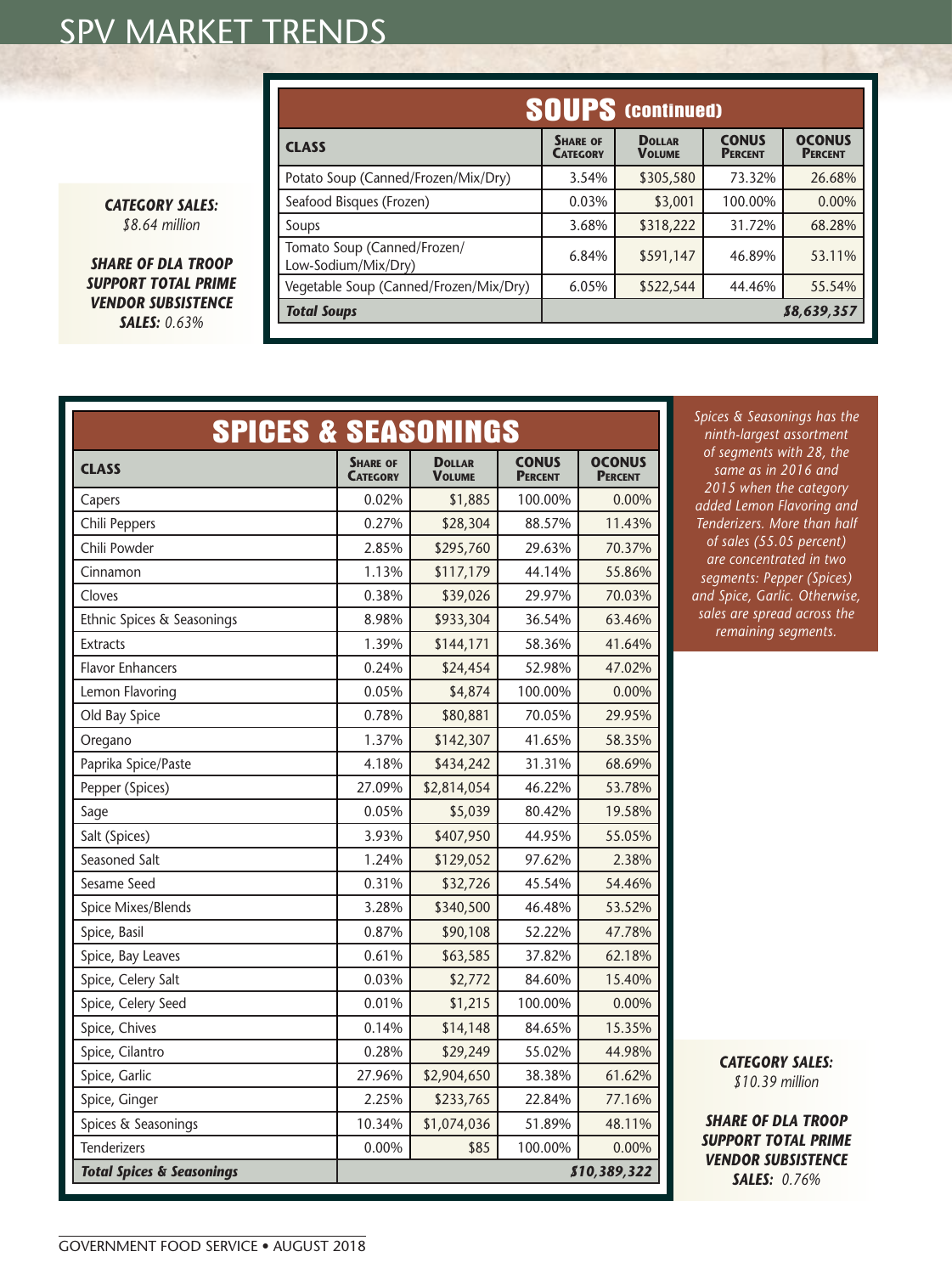*Supplies comprised 16 segments in 2017, the same as in 2016, which was two fewer than a year earlier. The lineup changed with the deletion of Bathroom Soaps and Filters, Paper. Supplies, Miscellaneous, Decorations and Personal Care Products are the three category sales leaders with a combined share of 64.74 percent of its sales.*

> *CATEGORY SALES: \$0.55 million*

*SHARE OF DLA TROOP SUPPORT TOTAL PRIME VENDOR SUBSISTENCE SALES: 0.04%*

| <b>SUPPLIES</b>               |                                    |                                |                                |                                 |
|-------------------------------|------------------------------------|--------------------------------|--------------------------------|---------------------------------|
| <b>CLASS</b>                  | <b>SHARE OF</b><br><b>CATEGORY</b> | <b>DOLLAR</b><br><b>VOLUME</b> | <b>CONUS</b><br><b>PERCENT</b> | <b>OCONUS</b><br><b>PERCENT</b> |
| <b>Brooms</b>                 | 0.00%                              | \$22                           | 0.00%                          | 100.00%                         |
| <b>Brushes</b>                | 0.28%                              | \$1,502                        | 2.38%                          | 97.62%                          |
| Caps & Hats                   | 0.53%                              | \$2,881                        | 0.00%                          | 100.00%                         |
| Cleaners, All Purpose         | 3.65%                              | \$19,942                       | 25.63%                         | 74.37%                          |
| Cleaners, Oven                | 0.64%                              | \$3,480                        | 81.24%                         | 18.76%                          |
| Decorations                   | 16.68%                             | \$91,081                       | 0.00%                          | 100.00%                         |
| Detergents, Dish              | 5.39%                              | \$29,453                       | 31.18%                         | 68.82%                          |
| Detergents, General Purpose   | 0.28%                              | \$1,525                        | 100.00%                        | 0.00%                           |
| Detergents, Laundry           | 7.06%                              | \$38,578                       | 4.37%                          | 95.63%                          |
| Garbage Cans                  | 0.29%                              | \$1,576                        | 0.00%                          | 100.00%                         |
| Gloves                        | 11.60%                             | \$63,367                       | 6.98%                          | 93.02%                          |
| <b>Hairnets</b>               | 0.70%                              | \$3,842                        | 50.33%                         | 49.67%                          |
| <b>Mops</b>                   | 1.46%                              | \$7,977                        | 0.00%                          | 100.00%                         |
| <b>Personal Care Products</b> | 13.85%                             | \$75,657                       | 10.49%                         | 89.51%                          |
| Sponges/Pads                  | 3.37%                              | \$18,379                       | 3.60%                          | 96.40%                          |
| Supplies, Miscellaneous       | 34.21%                             | \$186,819                      | 82.57%                         | 17.43%                          |
| <b>Total Supplies</b>         |                                    |                                |                                | 8546,080                        |

| UGRA (UNITIZED GROUP RATIONS) |                                    |                                |                                |                                 |
|-------------------------------|------------------------------------|--------------------------------|--------------------------------|---------------------------------|
| <b>CLASS</b>                  | <b>SHARE OF</b><br><b>CATEGORY</b> | <b>DOLLAR</b><br><b>VOLUME</b> | <b>CONUS</b><br><b>PERCENT</b> | <b>OCONUS</b><br><b>PERCENT</b> |
| <b>UGRA</b>                   | 100.00%                            | \$3,331,611                    | 0.00%                          | 100.00%                         |
| <b>Total UGRA</b>             | 83,331,611                         |                                |                                |                                 |

*CATEGORY SALES: \$3.33 million*

*SHARE OF DLA TROOP SUPPORT TOTAL PRIME VENDOR SUBSISTENCE SALES: 0.24%*

*Vegetables is the fifth-largest category when ranked by dollar volume. Sales rose 7.12 percent in 2017, a gain of \$5.8 million over \$81.68 in 2016. It contains the most segments, 61, among the 35 subsistence prime vendor categories. In 2016, it comprised the same 61 segments. Sales in the category are widely spread with no one segment scoring over 10 percent. Leading the category is Tomatoes (Fresh/ Canned/Dry/Frozen)* 

| <b>VEGETABLES</b>                      |                                    |                                |                                |                                 |
|----------------------------------------|------------------------------------|--------------------------------|--------------------------------|---------------------------------|
| <b>CLASS</b>                           | <b>SHARE OF</b><br><b>CATEGORY</b> | <b>DOLLAR</b><br><b>VOLUME</b> | <b>CONUS</b><br><b>PERCENT</b> | <b>OCONUS</b><br><b>PERCENT</b> |
| Artichokes (Dry/Fresh/Canned/Frozen)   | $0.00\%$                           | \$1,240                        | 88.44%                         | 11.56%                          |
| Asparagus (Fresh/Canned/Frozen)        | 3.31%                              | \$2,893,222                    | 17.79%                         | 82.21%                          |
| Bamboo Shoots (Canned)                 | 0.01%                              | \$7,169                        | 48.67%                         | 51.33%                          |
| Bean Sprouts (Canned)                  | 0.18%                              | \$154,281                      | 40.02%                         | 59.98%                          |
| Beans, Baked (Canned/Frozen)           | 0.50%                              | \$436,040                      | 97.07%                         | 2.93%                           |
| Beans, Black (Canned/Dry/Frozen)       | 0.64%                              | \$560,665                      | 56.20%                         | 43.80%                          |
| Beans, Garbanzo (Canned/Dry/Frozen)    | 1.12%                              | \$977,945                      | 18.70%                         | 81.30%                          |
| Beans, Great Northern                  | 0.11%                              | \$93,733                       | 52.71%                         | 47.29%                          |
| Beans, Green (Canned/Dry/Fresh/Frozen) | 4.16%                              | \$3,643,822                    | 58.71%                         | 41.29%                          |
| Beans, Kidney (Canned/Dry/Frozen)      | 1.48%                              | \$1,296,969                    | 44.26%                         | 55.74%                          |
| Beans, Lima (Canned/Dry/Fresh/Frozen)  | 0.50%                              | \$441,227                      | 83.21%                         | 16.79%                          |